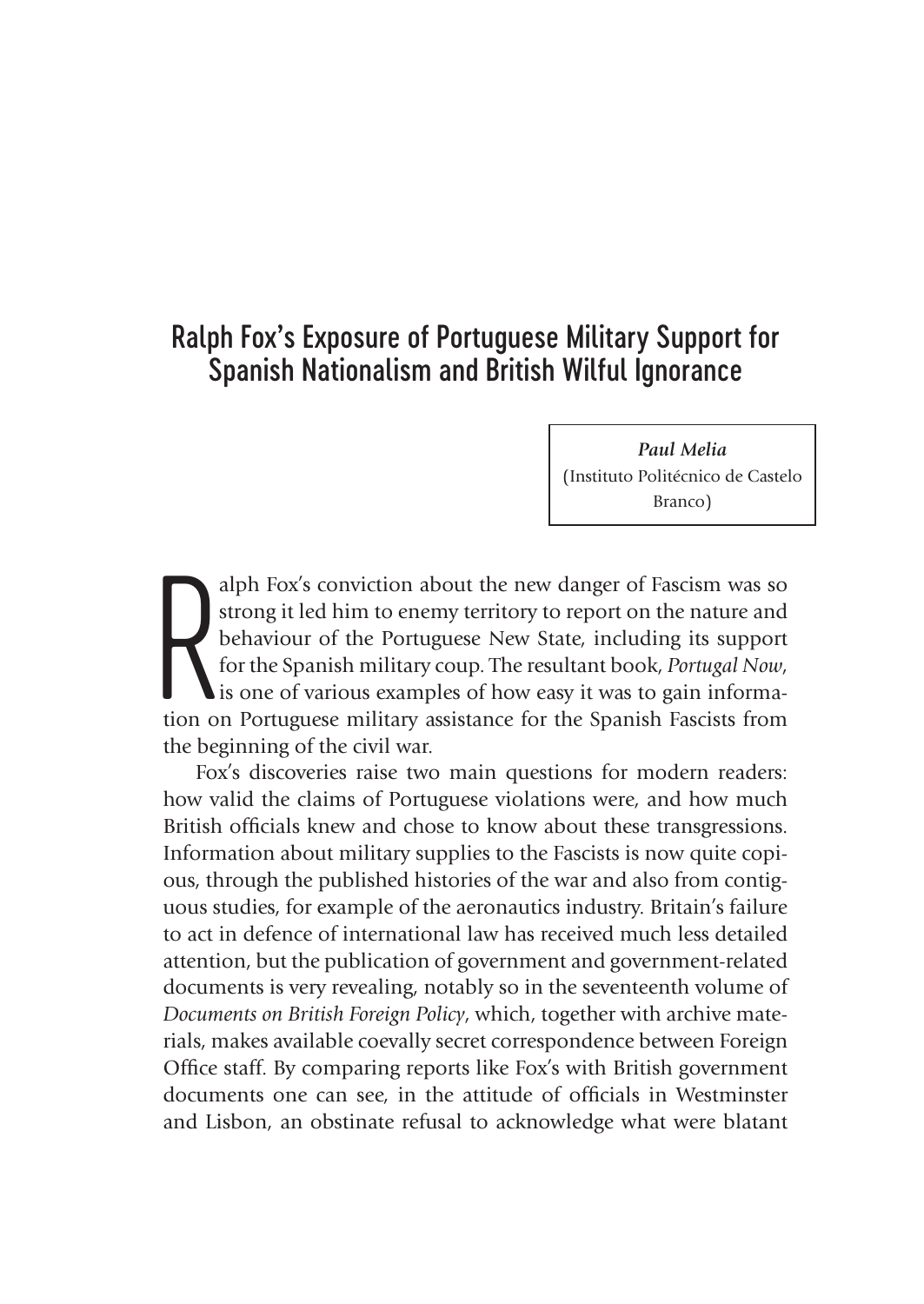violations. These politicians and diplomats were, through evasion and political bias, effectively complicit in illegitimate military aid for a coup against a democratic government.

In the autumn of 1936 Fox, a Communist, sailed in the guise of a tourist to Lisbon, (Fox 1937, 12-20) the centre of Antonio Salazar's government, in part to expose the extent to which Portugal and Germany were assisting the reactionary forces' military campaign in the Spanish Civil War, then in contravention of an international agreement.<sup>1</sup> The situation on the continent that year was marked by a dichotomy, which was why many British Conservatives could view Fascism favourably, and also why Communists like Ralph Fox were deeply concerned about the threat to the Spanish Republican government. To the extent that the Left and Right were united, if sometimes only in sympathy, it was by a shared fear: in turn of Fascism and of Communism.

While any sympathy felt between Conservatives, Monarchists and Fascists was largely impromptu, on the Left there was an attempt at organised unity. It began with the Communist Party and was known as the United Front and the Popular Front. The former was intended to establish links with those political groups most similar to the Communists and to concentrate on national rather than international concerns. (Blaazer 2002, 173) Its international homologue, the Popular Front, is said to have begun on  $2<sup>nd</sup>$  August 1935 when Georgi Dimitrov, Secretary General of the Comintern, spoke to the Seventh World Congress of the Communist International.<sup>2</sup> Dimitrov told delegates that fighting the ascendancy of Fascism in Europe

<sup>1</sup> The Non-Intervention Agreement prohibited signatories from the export of military equipment to either side in the Spanish Civil War, although it was in contravention of international law (democratic governments had the right to foreign military support). It was applicable from August 1936. However, it was ignored by Germany, Italy and Portugal from the beginning and, as a result, the Soviet Union treated it as irrelevant by supplying material and personnel from October 1936. (Salvadó 2005, 71-72) Theoretically, the agreement was upheld by the Non-Intervention Committee, which met in London and was attended by a representative of each participating country, usually the local ambassador, but the Spanish government was excluded. When accusations were made, the country accused was asked to respond in writing, after which the matter was considered settled. (Thomas 2003, 382-3)

<sup>2</sup> The Communist International was formed in 1919 with the intention of co-ordinating and encouraging Communism in other countries, with the ultimate aim, at least initially, of a world revolution. (Ransome 1919, https://www.marxists.org/history/archive/ransome/works/1919-russia/ch27.htm)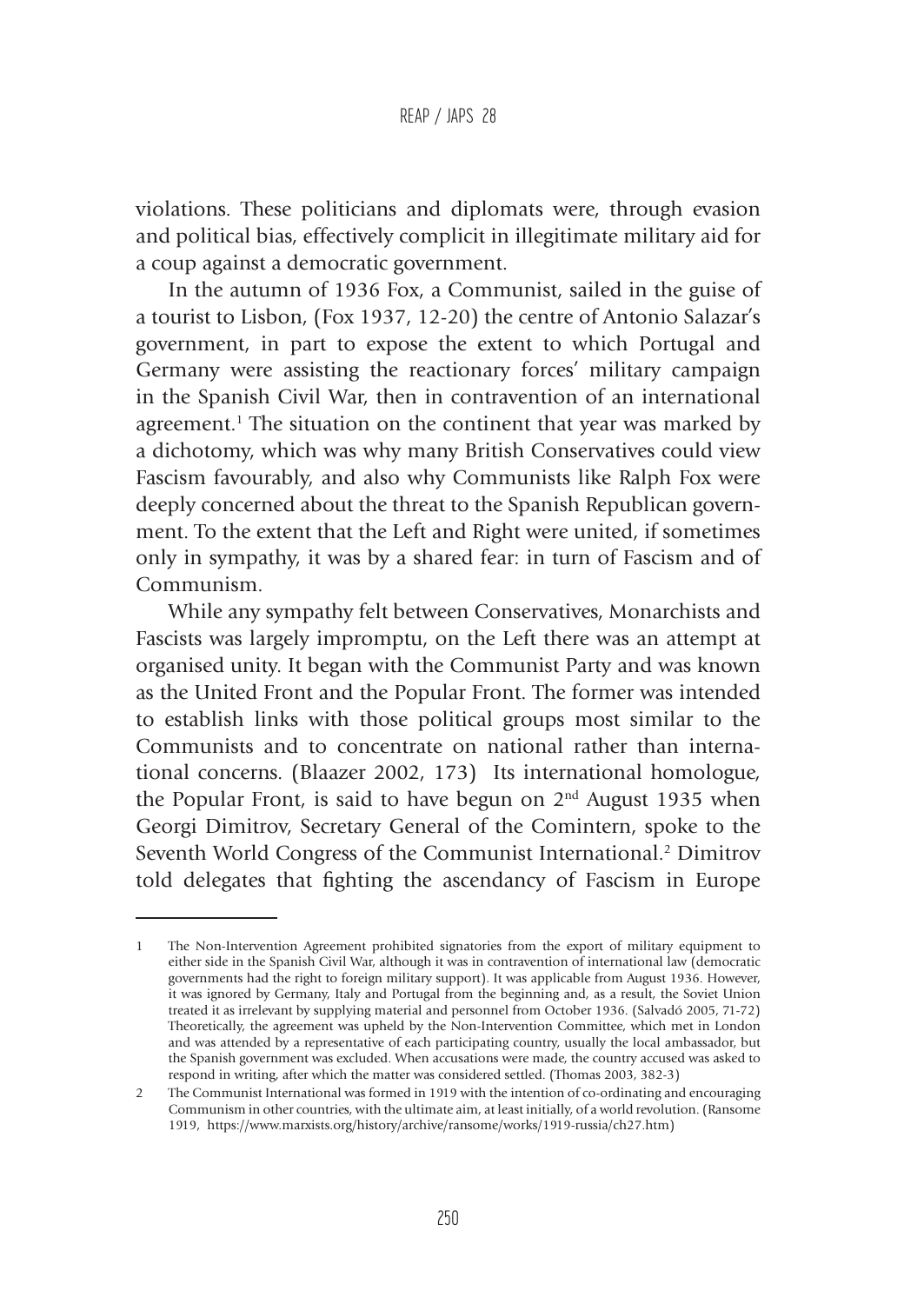### should be their priority, and for this confrontation they would need to join with other political parties:

The establishment of unity of action by all sections of the working class, irrespective of the party or organization to which they belong, is necessary (…). The Communist International *puts no conditions for unity of action except one, and at that an elementary condition acceptable to all workers, viz., that the unity of action be directed against fascism, against the offensive of capital, against the threat of war, against the class enemy.* [Author's italics] (Simkin)<sup>3</sup>

The clearest manifestation of the Popular Front strategy was in the Spanish Civil War. At the start of the war, instructions sent from Moscow emphasised the need for a "joint action of all forces", and with the concern that the Spanish government "is going to vacillate", the unwelcome option of the Communists joining the government (the Russians still hoped for British and French assistance) might have been necessary, "to save the Spanish people with the participation of all parties of the Popular Front, Communist and Socialist."4 (Radosh 2001, 9) Anarchists and Trotskyites were to be treated as enemies. (3)

In terms of this Communist change of attitude, Fox's experiences and writings are exemplary, his two descriptions from France and Portugal from 1936 being conspicuously different from his previous publications. In 1920 he became a founding member of the British Communist Party (CPGB) and most of the work he produced is characterised by a view of Marxism as the uniquely apposite solution for the West's political and economic problems. He was, therefore, dismissive of the change offered by other left-wing parties, exemplified by the British Labour Party, whose policies, he wrote, would make private property more secure and, for example, on agriculture were indistinguishable from those of the Conservative Party. (1935, 142-3)

However, when he visited France in 1936 to report on the political situation (for the book *France Faces the Future*), he did not see anything

<sup>3</sup> http://spartacus-educational.com/GERdimitrov.htm

<sup>4</sup> Document dated 20<sup>th</sup> and 22<sup>nd</sup> July 1936.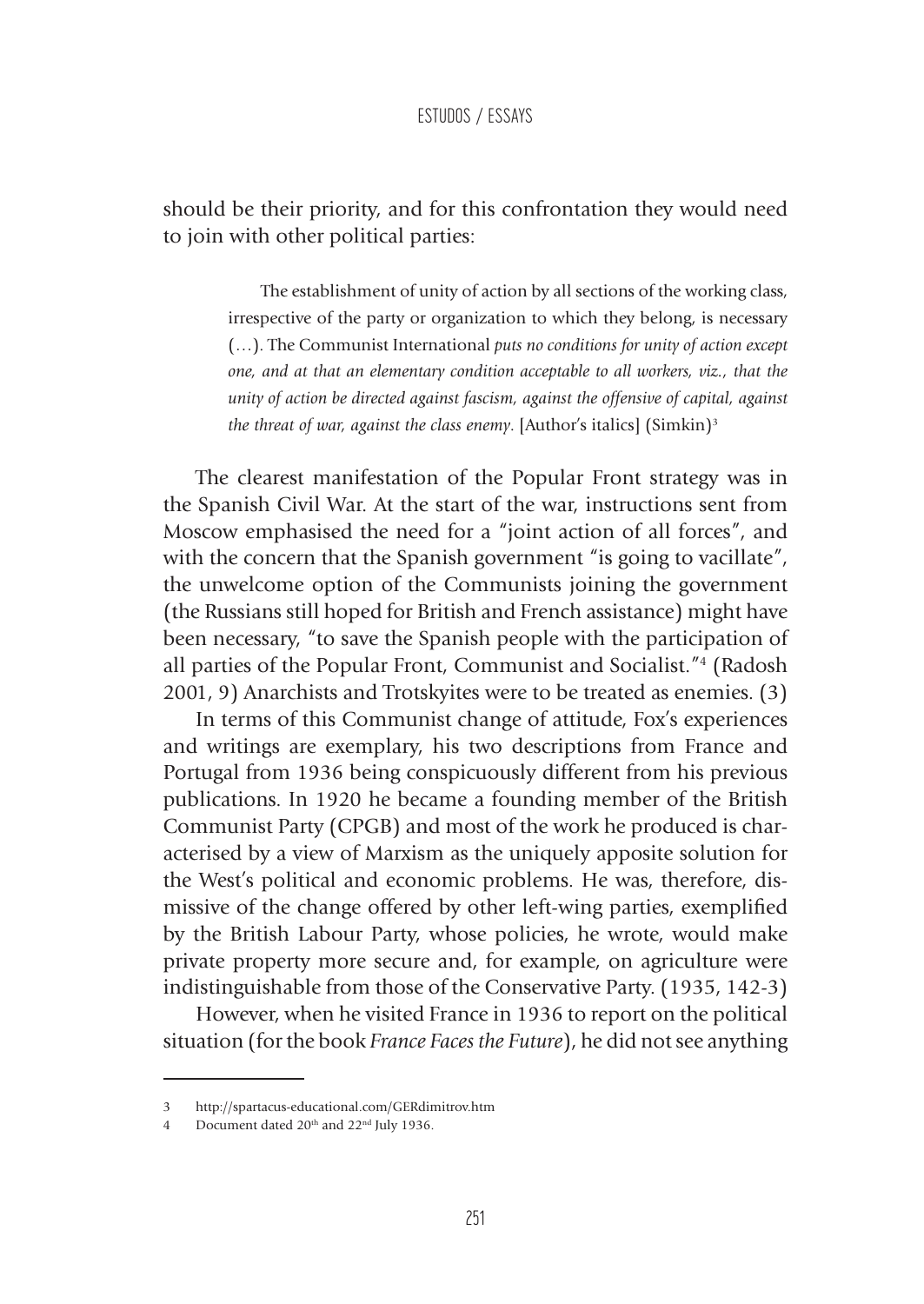like a Communist revolution providing an immediate answer to their problems. In contrast to his scathing views of western economic and political systems a year earlier, Fox now hoped the French could create "a democratic and enlightened capitalism", (1936, 76) he could see "all democratic forces" (39) unify against the right-wing threat, and so move "forward to a glorious conclusion". (116) While Fox was not shy of revealing who he favoured – for example, he singled out the success of the French Communist Party at the elections, (62, 101 and 125) noted that French strikers' demands had been based on "the Labour Code of the Soviet Union", and that the workers' new-found pride proved economic success "lies in the ownership of the means of production"5 (123-24) – his acceptance of some forms of democracy, capitalism and other left-wing parties marks a considerable change in outlook.

Fox travelled to both France and Portugal in the same year to warn about the "New Europe" in which right-thinking citizens had to unify and resist Fascism. What he called "the People's Front" in France "represents a new kind of unity", of workers, peasants, lower ranking public officials, small shop owners, intellectuals, teachers, writers, artists, scientists and engineers, "because in the twin menace of war and Fascism he sees the end of all civilisation". (1936, 11-12) Socialists, Communists and Radicals shared the single ambition of ensuring that together they would be even more successful in future elections. (113) The greater urgency in Spain meant the appeal transcended nationality: "a regiment of men of every country bound together only by their love of freedom and hatred of Fascism." (1937, 35)

The two books, *France Faces the Future* and *Portugal Now*, were published by a newly formed company, Lawrence & Wishart Ltd., the result of a merger in March 1936 which was emblematic of the times, between Wishart Books, a liberal publisher, and Martin Lawrence, the official Communist Party printers in Britain. (Hobday 1989, 168-69) Douglas Garman, a director at Lawrence & Wishart, actively

<sup>5</sup> "But behind the right to work stands the power over capital; behind the power over capital, the appropriation of the means of production, their subjection to the associated working class". (Marx 2003, 63)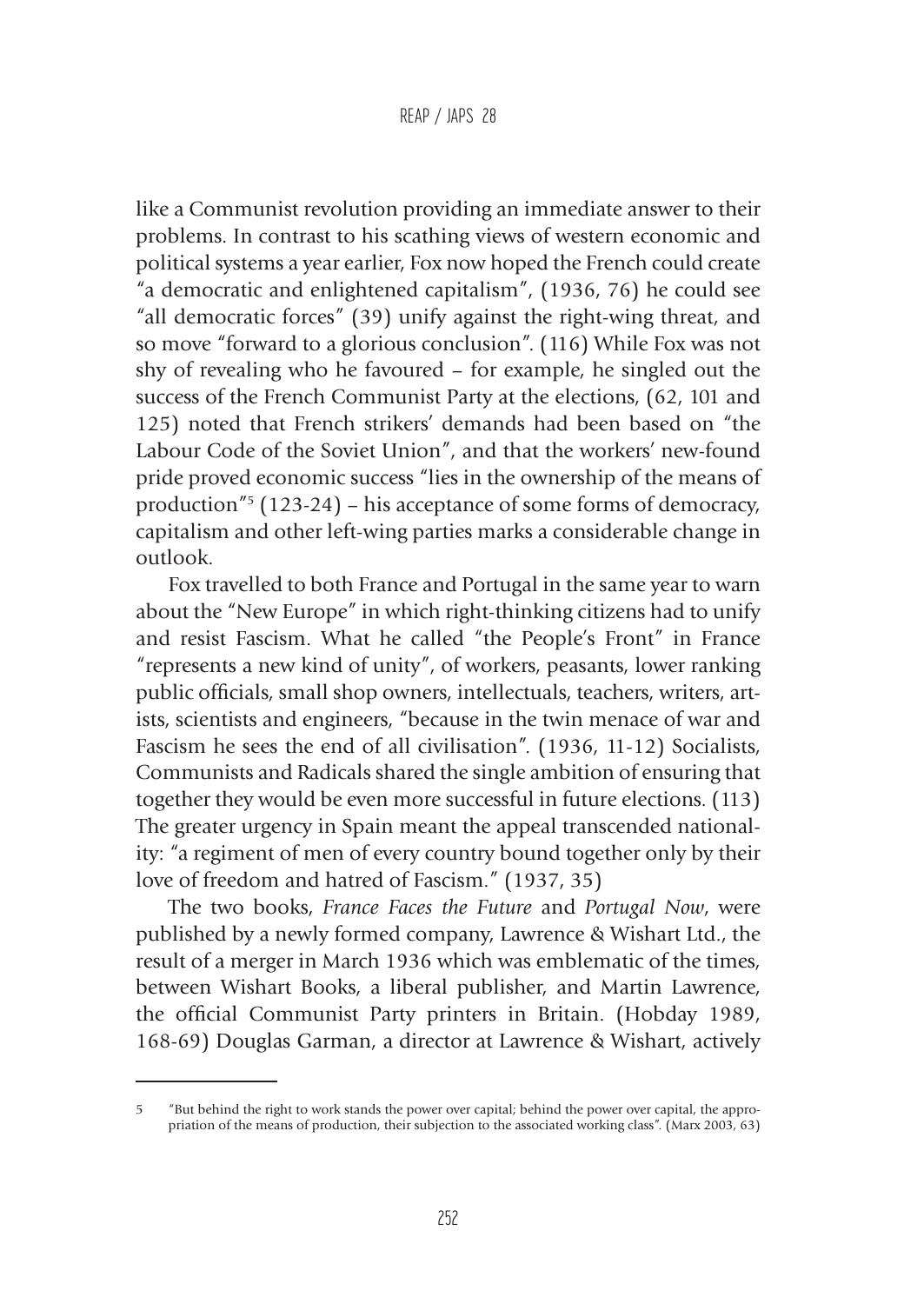promoted the related United Front campaign, and his letters (intercepted by MI5) show that Fox was not alone in his hopeful attitude to political alliances. When Garman wrote to Tom Wintringham, a fellow-Communist, he lamented that "the United Front business is slow work – the Left saw its work, the Right acts as brake, and is horribly timid about unity." (26<sup>th</sup> September 1935) The next year Garman attended a meeting of the Labour Party to propose affiliation with the Communists and, though his proposal lost with the Chairman's casting vote, he saw hope in the support of all the younger delegates and thought a speaker from the YCL (Young Communist League) would be welcome "if he spoke from the United Front point of view"  $(14<sup>th</sup>$  May 1936).

Unlike the Left in Europe, which had tentative or actual alliances, as far as European parties on the Right had an accord it was unofficial and nameless. Much of their understanding was the result of a shared *bête noire.* This meant that persuading the British government to defend Spain's democratically elected government was impossible: most Conservative MPs hoped for a Nationalist victory in Spain, not least due to their confidence that British businesses in Iberia would be more secure with that outcome than with a triumphant left-wing. (Kitchen 2006, 353) However, there was considerable disparity about the civil war between Britain's governing politicians and the population they were supposed to represent. An opinion poll taken in January 1937 by the British Institute of Public Opinion found that only 14% thought Franco should lead the Spanish government while the remaining 86% opposed the idea. (Buchanan 1997, 23) $^6$ 

One way for Baldwin's government to placate any possible public discontent was through the Non-Intervention Agreement, theoretically ensuring that no favouritism was shown to either side, to ensure that the Spanish Civil War only involved Spaniards and Spanish military equipment, but in practice allowing the Germans and Italians to give

The predominance of anti-Fascist sentiment was confirmed in later surveys. For example, in December 1938, in an imagined war between Russia and Germany 9% would have favoured Germany, while 61% preferred Russia; and in January 1939 when forced to choose between Communism and Fascism, 74% chose the former, 26% the latter. In the same survey, 73.5% felt 'sympathies' for the Spanish Republicans and 9% for Franco's rebels. (Liddell 1939)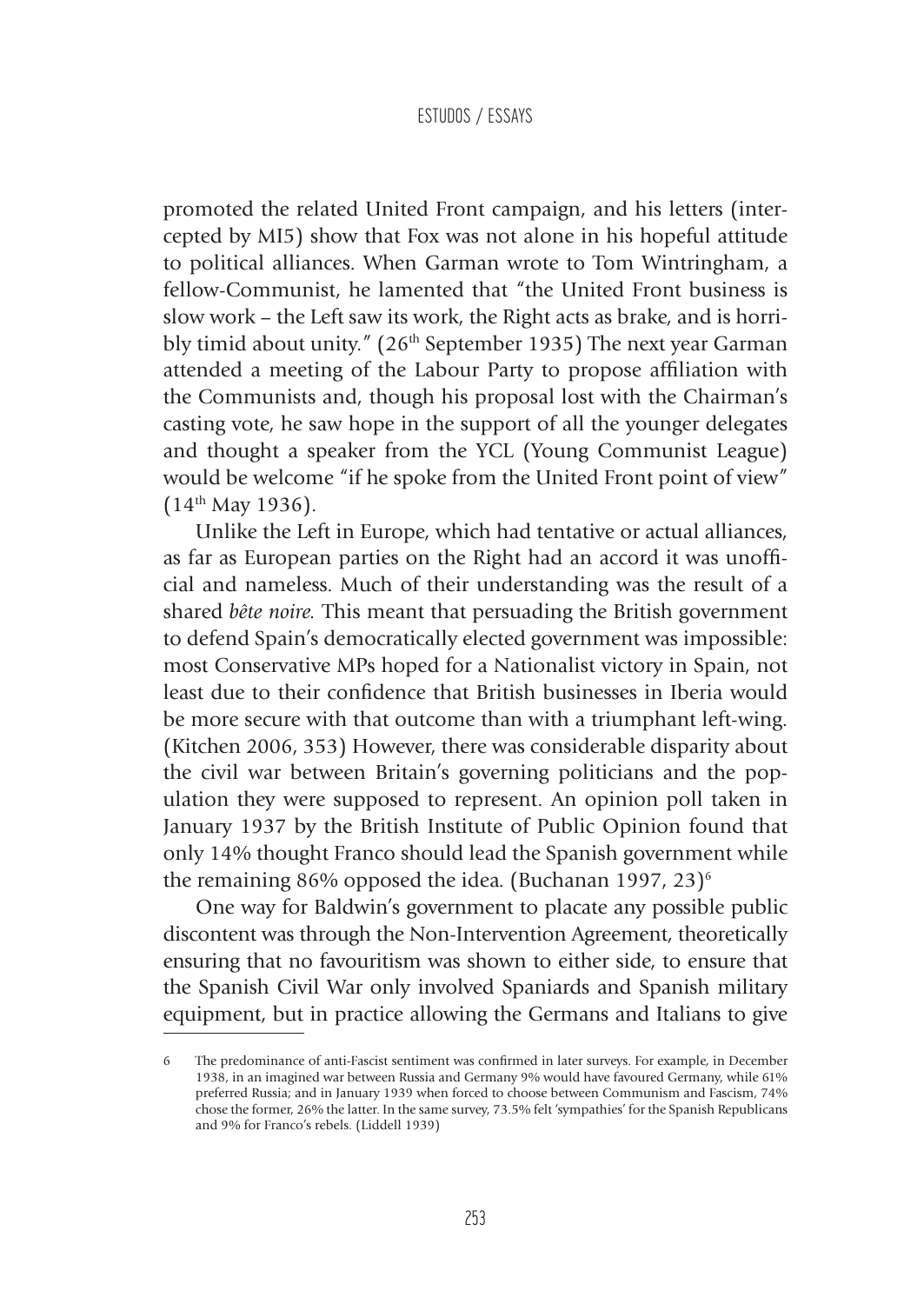#### REAP / JAPS 28

massive assistance of men and machines to Franco's effort, (Salvadó 2005, 73-74) and later obliging the Soviets to support the Republican cause in a similar manner to prevent almost instant capitulation. (78) Under the rules of the agreement, only the governments of signatories (which included Germany and Italy) could lodge complaints about breaches, but Spain was excluded. (72) Monitoring by representatives of the Non-Intervention Committee did not begin until April 1937, and even so some of the observers were German or Italian, when, naturally, shipments were made using subterfuge. (152)

Therefore, if Fox was able to describe for his fellow-countrymen how the Non-Intervention Agreement was not only a sham but effectively giving the Fascist side a significant advantage, he must have hoped to have increased the pressure on Britain's political leaders. To contribute to any popular clamour, Fox's readers would have to have believed in the veracity of his text and, if they did, may have wondered how a Communist in a Fascist country had so easily found this information while the political establishment, with a diplomatic corps in the same country, either had no idea the NIA was being violated or were content to allow it to continue.

If indeed he had a sense of urgent mission, it raises the question of how reliable his descriptions and data were. Two references in *Portugal Now* make it possible to date exactly when Fox claimed to have made his visit. The first is his allusion to an incident he wrote had occurred while he was passing through France, in which a member of the farright *Croix de Feu* group<sup>7</sup> threw a bomb into a dance organised by local Socialists and Communists. Someone at the dance threw the bomb back, the bomber was chased, but one who caught him was shot. (10-11) Even if this reads as an over-contrived metonymy – joyful leftwing meeting of friendly youths attacked by a murderous Fascist – it is confirmed by a story in *Le Figaro* "Une bombe dans un bal populaire". The article reported that on the previous Saturday to Sunday a bomb was thrown into a dance being held in Vienne (south of Lyon),

<sup>7</sup> In *France Faces the Future* Fox described the *Croix de Feu* as a small Fascist organisation, led by a descendant of 1790 counter-revolutionaries. (Colonel de la Rocque, 17-18)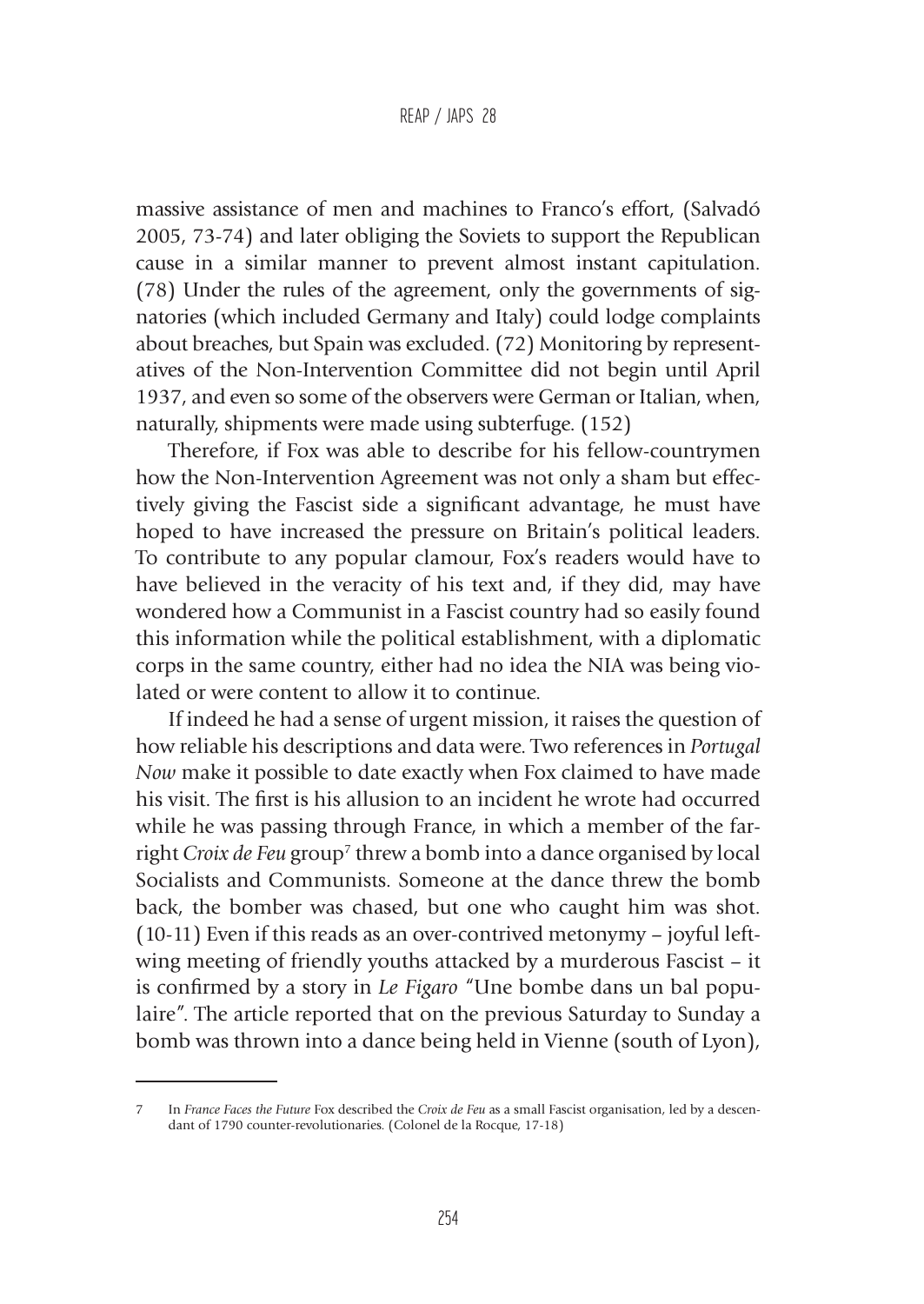one of the dancers threw the bomb back out, the would-be bombers were chased unsuccessfully, and one of those chasing was killed. The newspaper is from Monday 21<sup>st</sup> September, so the event was on  $19<sup>th</sup>$  to  $20<sup>th</sup>$  September (1 and 3). Fox writes that he went to Portugal by sea a week later, (12) so that he would have arrived in Lisbon around the end of September or the beginning of October.<sup>8</sup> According to Fox, he spent the next five days trying to meet the man he supposed was the "head of propaganda", (21) and the following two days were a Sunday and then a national holiday for what Fox calls a revolution. (24)  $5<sup>th</sup>$  October, which would fit very well with the timing of the bomb incident and subsequent itinerary, was on a Monday in 1936 and the holiday commemorates the day in 1910 when Portugal was declared a Republic, following an uprising.

The MI5 understanding of Fox's journey concurs with the above interpretation quite closely and, while at the start it appears to be roughly a week later than the version extrapolated from *Portugal Now*, it is evident that they missed his departure to France and were quite possibly relying on delayed communications. Fox is reported as being in Paris on  $12<sup>th</sup>$  October, but the following day an article, "How Franco Gets Planes in Lisbon", is said to have been published in the *Daily Worker* "How Franco Gets Planes In Lisbon", the result of information gained from an eight-day stay. If the article was sent a few days before it was published, it would accord with the dates implied in the book. The next day  $(14<sup>th</sup> October)$  the security service record that the *Daily Worker* published "Lisbon Sits on a Volcano", and "The Exiles of Lisbon" was published on 17<sup>th</sup> October, the same day Fox was seen to have returned to Harwich at 6 a.m.

There were two distinct versions of the government Fox had investigated, the Salazar regime or New State (*o Estado Novo*): what the government chose to present to impress Portuguese citizens and foreigners; and those inconvenient facts which were not supposed to be noticed. An example of the former was an interview Salazar gave

<sup>8</sup> He boarded a Nelson liner at Boulogne (1937, 12) and, at an average of speed of 20 knots, with a short stop in Vigo, (19) the journey would have taken a few hours more than two days.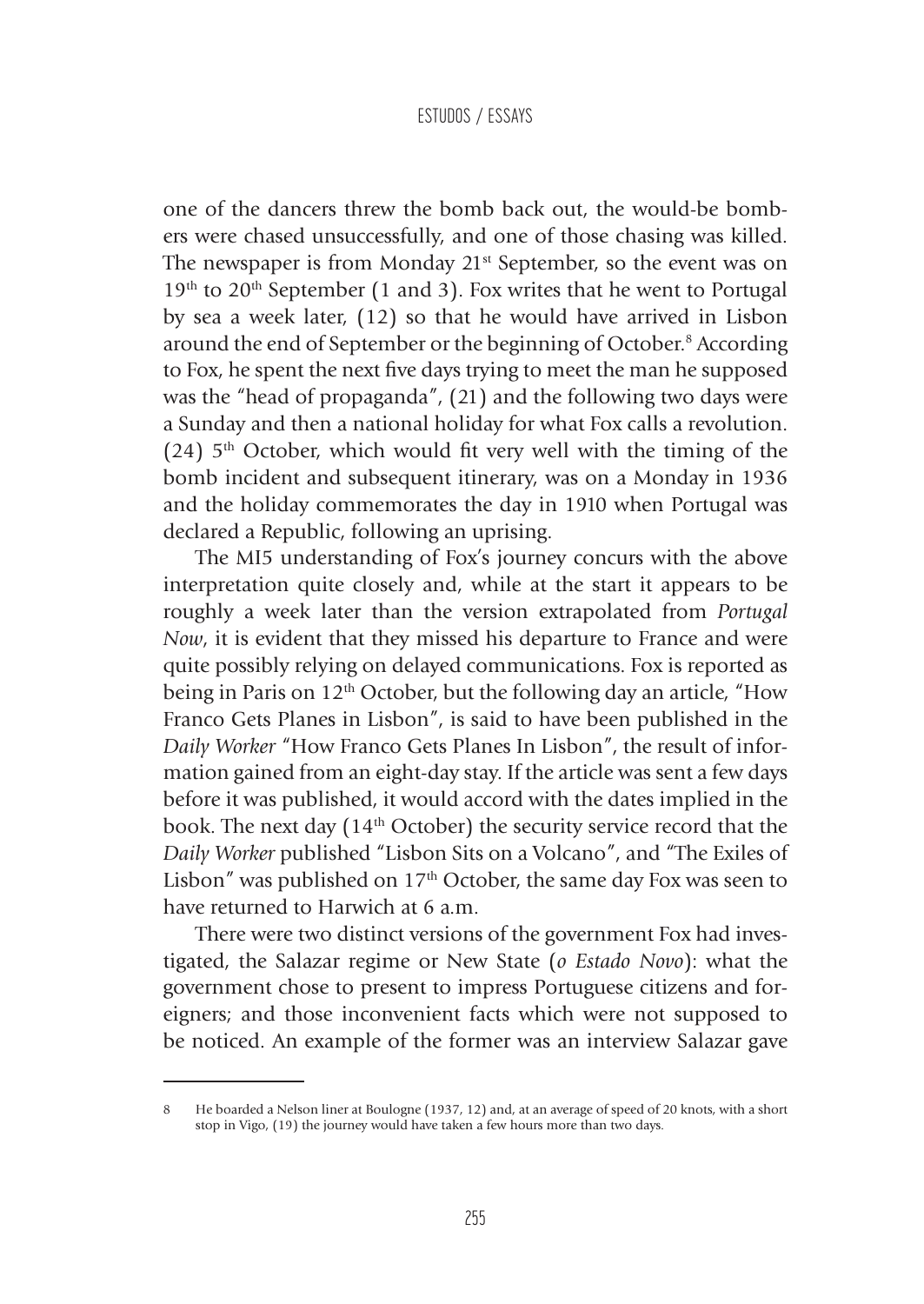#### REAP / JAPS 28

to a journalist in 1932. The journalist, António Ferro, had become Portugal's propaganda chief and the founder of the *Secretariado de Propaganda Nacional* (Secretariat of National Propaganda), which began operating on 26<sup>th</sup> October 1933. (Meneses 2009, 172-3) Fox's source for the interview was the French translation, *Salazar, Le Portugal et son Chef*, published in 1934, (Fox 1937, 46) a reminder that Fox would not have been able to understand the original in Portuguese, and of the difficulties he must have experienced communicating and gathering information while in Lisbon.

The English translation (*Salazar: Portugal and her Leader*) was not available until 1939. It had a preface written in 1935 by Austen Chamberlain, British Conservative Party leader in 1922, foreign secretary for five years in the late 1920s, and half-brother of Neville Chamberlain (British Prime-minister from 1937 to 1940). (Dutton 20049 ) Austen's admiration of Portugal's dictator was shared by many from the British establishment. Unlike Neville, Austen was consistently distrustful of the German government, and he was contemptuous of their internal and foreign policy, (Dutton) but Salazar was an entirely different matter. While he would admit to similarities between Hitler, Mussolini and Salazar, that in striving "to remake the soul of a people" those same people have had their freedoms restricted, in Salazar's case nobody could doubt "the nobility of the purpose" and "the new spirit which he has introduced into the public life of this country." (Ferro 1939, 9-10) The tempered admiration was probably in part a product of positive assessments from diplomatic staff in Lisbon, exemplified in a letter from May 1929 (at the end of Chamberlain's term as foreign secretary) from the British *Chargé d'Affaires.* The diplomat was troubled by reports of Salazar having tuberculosis: if he did not recover it "would be a great tragedy" because to find his equal in Portugal "combining such ability, energy, courage and disinterested devotion to the interests of the country" would be very difficult. (Meneses 2009, 59) It is comparable to the glowing assessment Fox quotes from *The Times*, that Salazar was "one of the

<sup>9</sup> http://www.oxforddnb.com/view/article/32351?docPos=1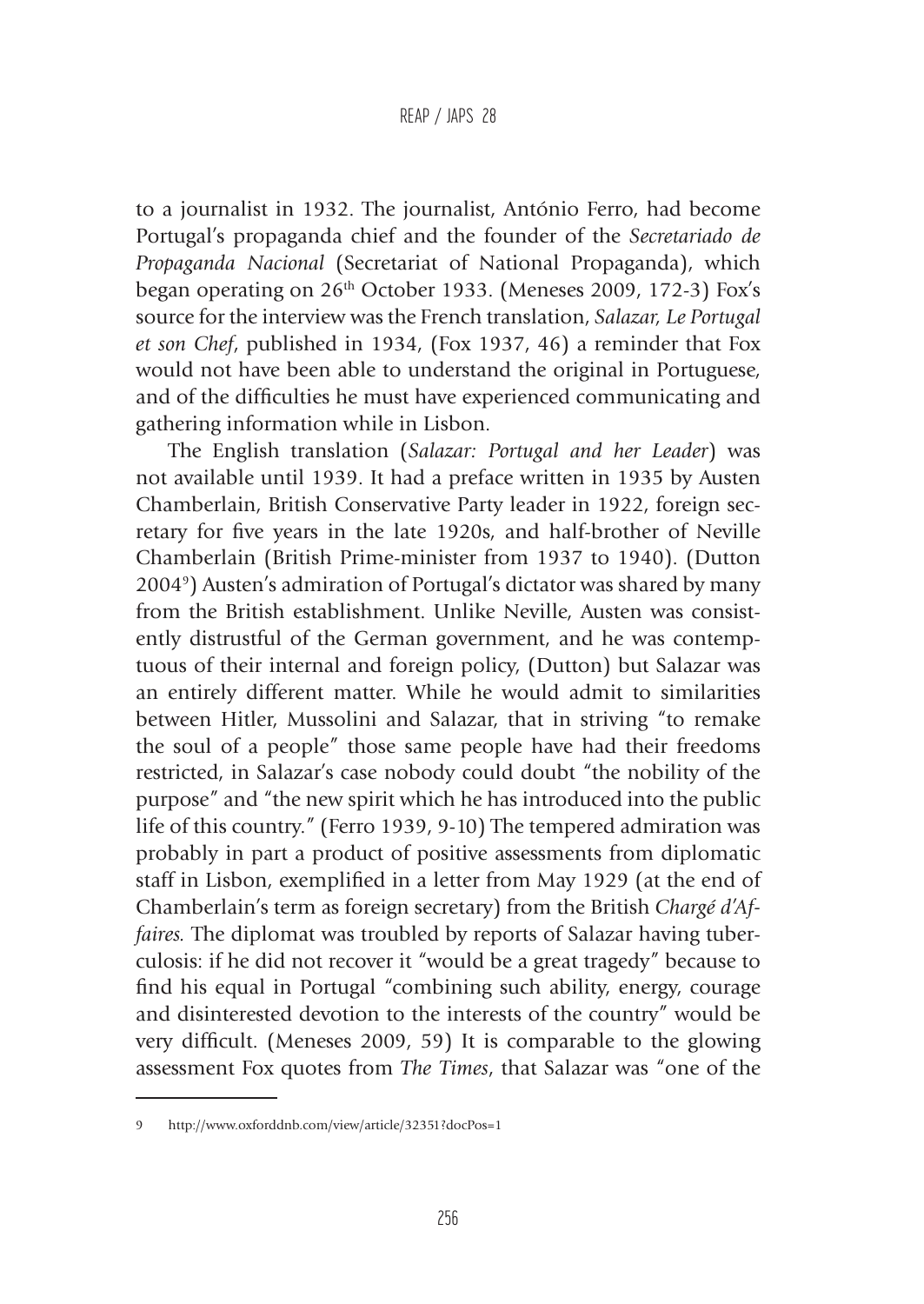greatest finance ministers of modern times."10 (1937, 45) Salazar would not have disagreed. From the interview with Ferro, Fox quotes the Portuguese leader describing himself implicitly as "one of those rare men, morally exceptional, with a great inner discipline, a firm will and a clear intelligence." (45)

On arrival in Lisbon, Fox encountered difficulties in his attempts to discover information through official sources, who were neither hostile nor helpful, and he describes his fruitless experiences at length. (22-25) He eventually met António Eça de Queiroz, whom the Briton first calls Portugal's propaganda chief, (21) and later amends to the head of the foreign affairs section of propaganda. (23) His error in claiming that Eça de Queiroz, actually Ferro's deputy, (Meneses 2009, 231) was in charge, was presumably because Fox could not resist the idea that a son of Portugal's most famous writer of fiction was the man running the propaganda department. After talking amiably with the writer's son, a fluent English speaker, and learning nothing, it was suggested Fox questioned the head of the press department, but as he proved equally evasive, (1937, 25) the Briton looked elsewhere. According to Fox, at that time the barman of the Hotel Vitoria in central Lisbon was Spanish, and his bar had the flag of the rebels between a swastika and an Italian flag hanging behind him. It was a popular haunt with German pilots and Fox reasoned it would be productive to drink there and listen to the gossip. (28-29) What he claims to have learnt is detailed on the next few pages, and from what is now known those claims were valid.

Fox wrote that in August 1936 German ships delivered German planes and other military cargo to Lisbon harbour, (31) and it has since been revealed that two ships, the *Kamerun* and *Wigbert*, left Hamburg in mid-August, carrying planes together with various supplies to equip the planes for conflict. They were originally bound for Cadiz and Vigo but were diverted. (Leitz 1996, 19) On 21st August both ships reached Lisbon and unloaded six He-51 bi-planes, two

<sup>10</sup> *The Times*, 13<sup>th</sup> March 1935: "this is surely a record of which any country might be proud, and which marks Senhor Salazar as one of the greatest Finance Ministers of modern times". ( *Apud* Meneses 2009, 46)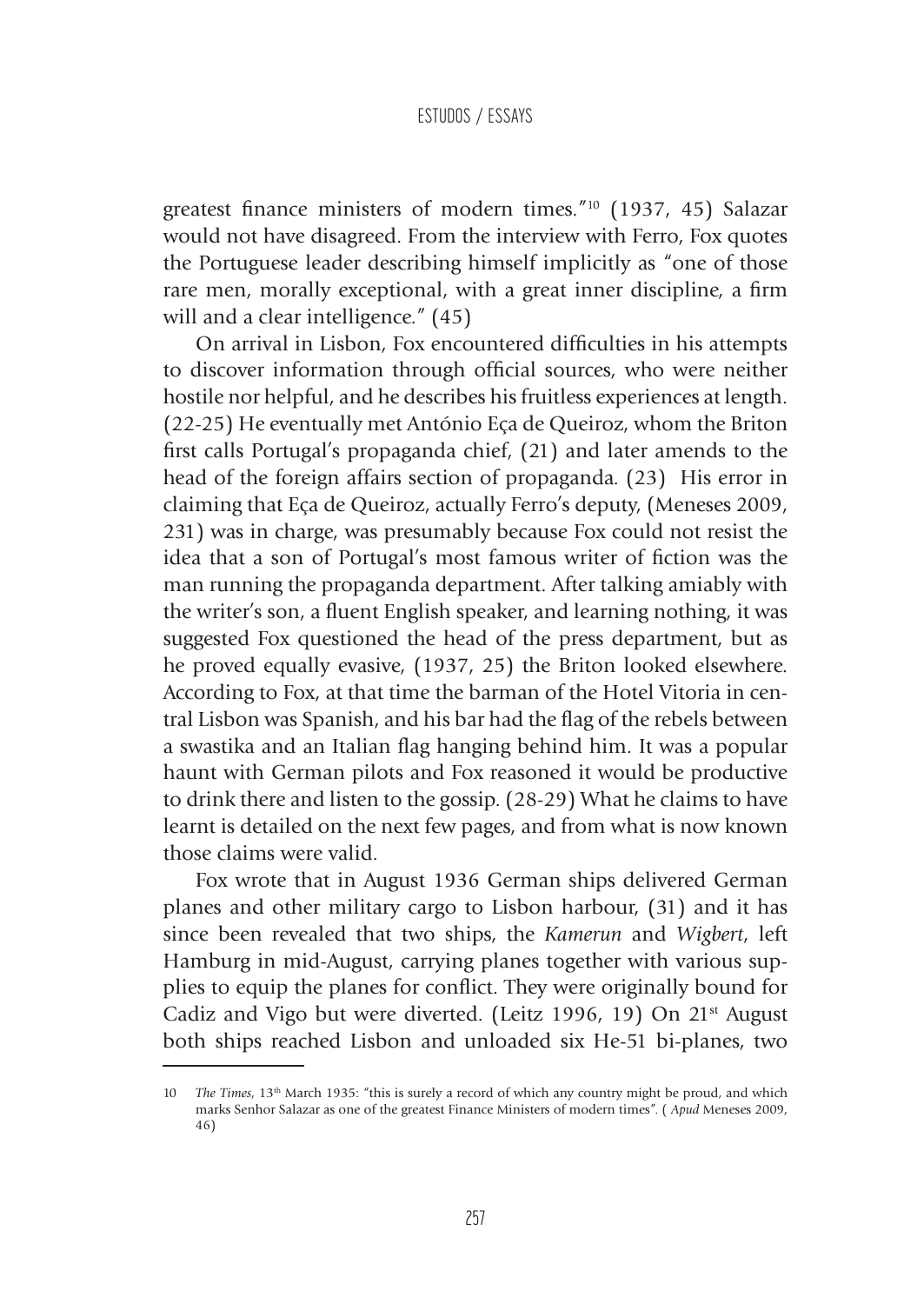#### REAP / JAPS 28

Junkers (presumably Ju-52s), 960 50kg bombs, 10,000 10 kg bombs, 150,000 rounds of ammunition, and 3,000 tonnes of fuel. (Viñas 2001, 430) Two weeks before, another ship had sailed from the same port to Lisbon with ten Junker Ju-52s, six He-51s, bombs, ammunition, anti-aircraft guns, pilots and technicians. (Salvadó 2005, 67)

I have failed to find any evidence to support Fox's unlikely claim of the Nationalists buying two Potez bombers from France, but his elaborate tales of Fokkers being sold by KLM to the insurgents, ostensibly to a phantom British firm based in Lisbon for the supposed purpose of starting a commercial service to Lisbon, (1937, 32) appear to be close to a current understanding of events. In 1936 British Airways had four Fokker planes which KLM had recently sold used to them. British Airways advertised the planes on  $16<sup>th</sup>$  July, but when the Spanish Civil War broke out, the potential price of the aircraft increased significantly. A representative flew to Burgos with some journalists and arranged a deal with General Mola. The payment was made through an agency, James Rawe & Co., which was based in Lisbon. (Palmer)

According to Fox, four other Fokkers left England, destined for Spain, had to land in Bordeaux and were prevented from continuing by the French. A story was hatched that they were to go to Poland, but instead Polish Fascist pilots attempted to fly them to Spain. Only one arrived. (1937, 33) However, it appears that the Fokkers that were apprehended in Bordeaux were the same ones sold through agents on the pretence they were to be delivered to Lisbon. They flew from Gatwick on 28<sup>th</sup> July and stopped in Bordeaux to await confirmation that the aircraft had been paid for, but because the French authorities had information they were intended for the Nationalists, they had to return to England. (Thomas 2003, 352) Ten days later, a Polish arms dealer reached an agreement with British Airways to buy the same Fokkers, and four Polish pilots with little experience of flying such planes, made a challenging journey across France. One landed in Bordeaux, but was allowed to continue to Spain, and two of the planes eventually reached Burgos. (Palmer)

When Fox visited Lisbon, he also saw evidence of support for the Spanish rebels, most conspicuous being the German ships in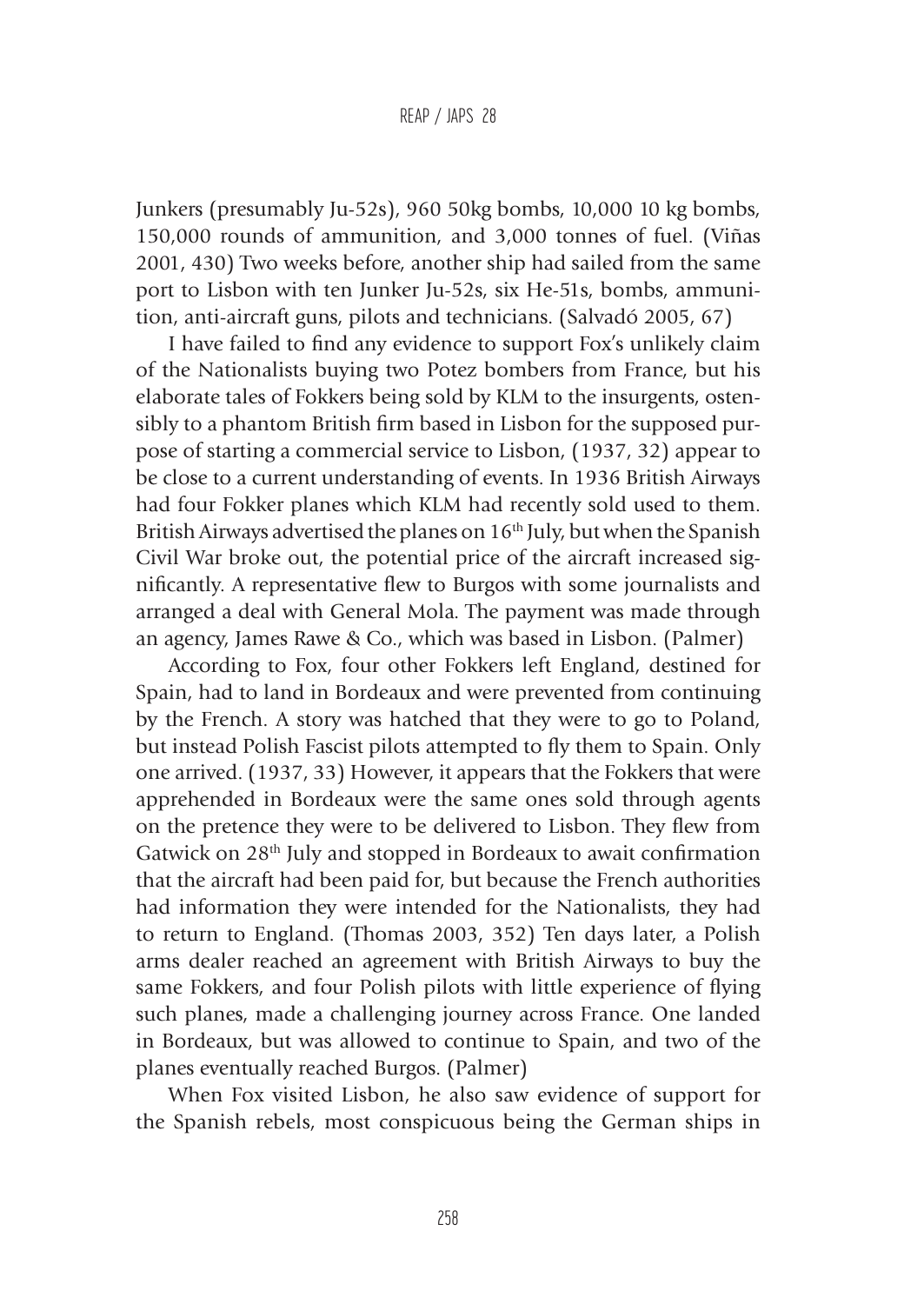port in amongst the Portuguese fleet, (31) impossible to conceal both because of their size and the necessary length of their stay. He also came across a number of German pilots (identifiable because of their pilot's wings), (29) and Spanish representatives of the Burgos regime driving from their headquarters at the Hotel Aviz (what its new residents termed the "Agency of the Burgos Junta") (Preston 2003, 278) to the organizational centre at the Hotel Vitoria. (Fox 1937, 31) Meanwhile, the Spanish Ambassador to Portugal was forced to live alone in the embassy in a manner analogous to house arrest, armed guards preventing visitors entering or the Ambassador leaving. (76-77) All of these discoveries, bear in mind, were made in a few days by a Communist in a city under a right-wing dictatorship that he was visiting for the first time and where he did not speak the local language.

He was, of course, not alone in publicizing examples of violations of the Non-Intervention Agreement, very soon after they had taken place. In Britain alone newspapers, including *The Times* and *The Daily Telegraph*, frequently reported on the blatant transgression of rules against the import of arms into Spain, as well as the atrocities committed by both sides. Politicians also tried to alert the British government to what they saw as the gross injustice of a military coup with massive foreign help attempting to overthrow a democratic government which was forbidden from receiving support from overseas.

In the early stages of the war two notable efforts led by British MPs were made to expose the situation in Spain and much of their attention was on Portugal. A group representing left-wing organisations was headed by Arthur Greenwood, the deputy leader of the Labour Party, and they presented evidence at the Foreign Office four times in the first six weeks of the war. (Medlicott 1979, 73, 119, 172 and 195) On 7<sup>th</sup> August Greenwood showed Mr. Norton, a private secretary, a document with details of Portuguese support for the insurgents. (73) A few days later Greenwood wrote to Eden requesting a meeting because the British government looked acquiescent in the face of German and Italian aggression. A delegation of four – Greenwood, two trade unionists (Walter Citrine and George Middleton), and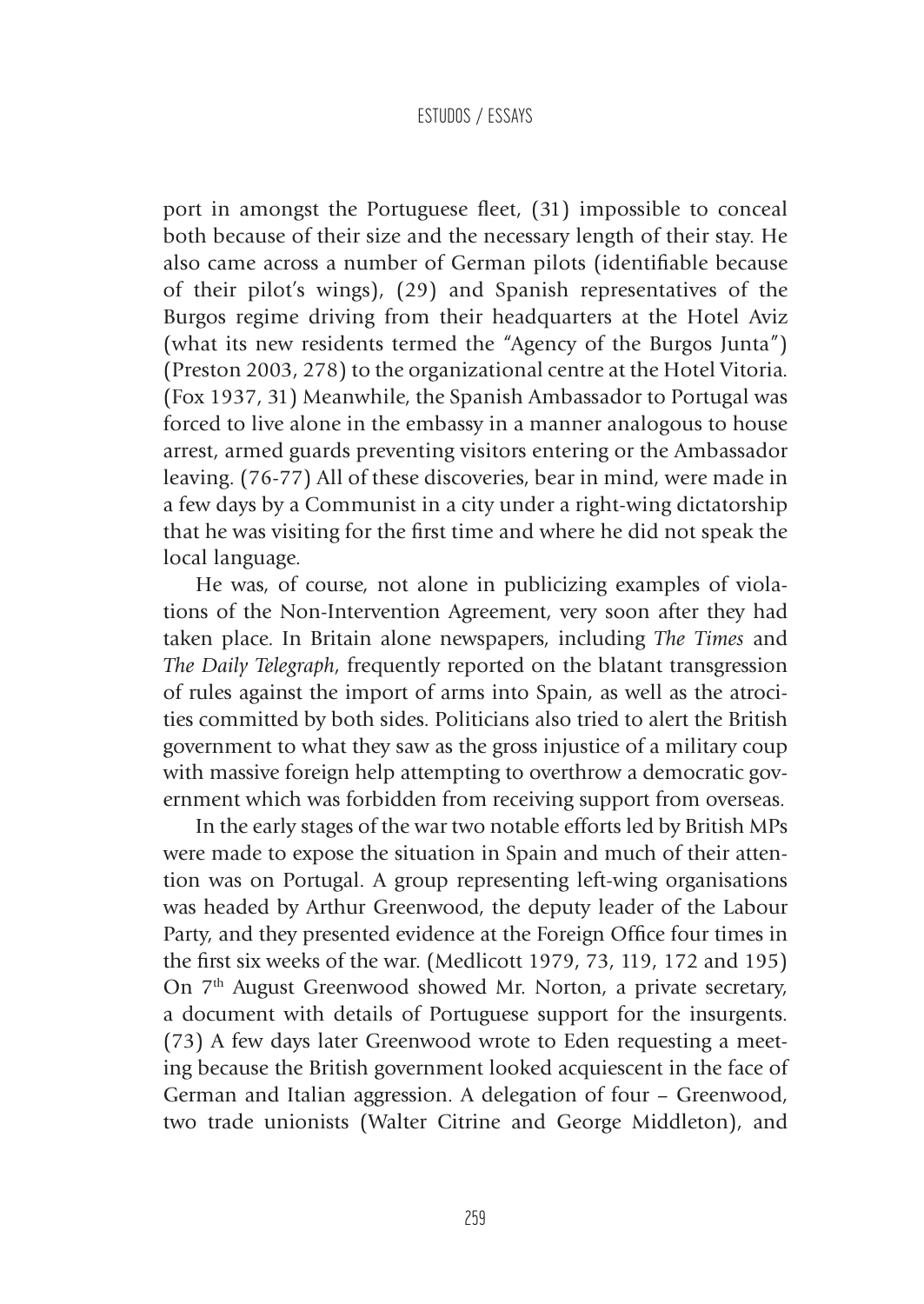William Gillies (the Labour Party's International Secretary) – met Eden on  $19<sup>th</sup>$  August and argued that the present policy was harming the legitimate Spanish government. (119-120) They spoke again a week later, this time about newspaper reports of the Portuguese giving the insurgents "all manner of assistance", including details of a delivery by a German ship (the *Kamerun*), and they insisted that, with such a situation, the NIA should be scrapped. In the official Foreign Office record of the discussion, Eden's response reads as an abject admission of failure, that one should remember Portugal's difficult position politically and geographically, and if every other country abided by the agreement, Portugal would have no option but to comply. (172-173) Finally, Greenwood handed over more reports of Portuguese transgressions on  $1<sup>st</sup>$  September, along with claims that a conference of arms manufacturers had been blocked by Britain, and that the rebels were receiving military aid from Germany, Italy and Portugal. (195)

The Independent MP for Combined English Universities, Eleanor Rathbone, saw the danger Nazi Germany represented from its beginning and so their involvement in Spain was of great concern to her. She chaired the "Committee of Enquiry into Breaches of International Law relating to Intervention in Spain", which heard evidence on  $24<sup>th</sup>$ and 25<sup>th</sup> September, and 1<sup>st</sup> October (Rathbone 1936, foreword) from various witnesses who had travelled to Spain and Portugal, and the findings were published on  $3<sup>rd</sup>$  October, (16) (when Fox was in Portugal). The report begins with a summary of what the committee had heard, especially that "extensive rebel activity is carried on openly in Portugal". (2) Information about German ships and their cargo that docked in Lisbon during August was provided by Arthur Koestler, who, while he was in Portugal, carried a German newspaper in his pocket so he would be presumed to be a German pilot. (4-5) He reported that the Portuguese government allowed the rebels to use their territory as a base for launching attacks, that the Spanish Ambassador was imprisoned, the Hotel Aviz had become an unofficial embassy, and, though deliveries stopped for a short time after the Portuguese joined the Non-Intervention Agreement, they resumed on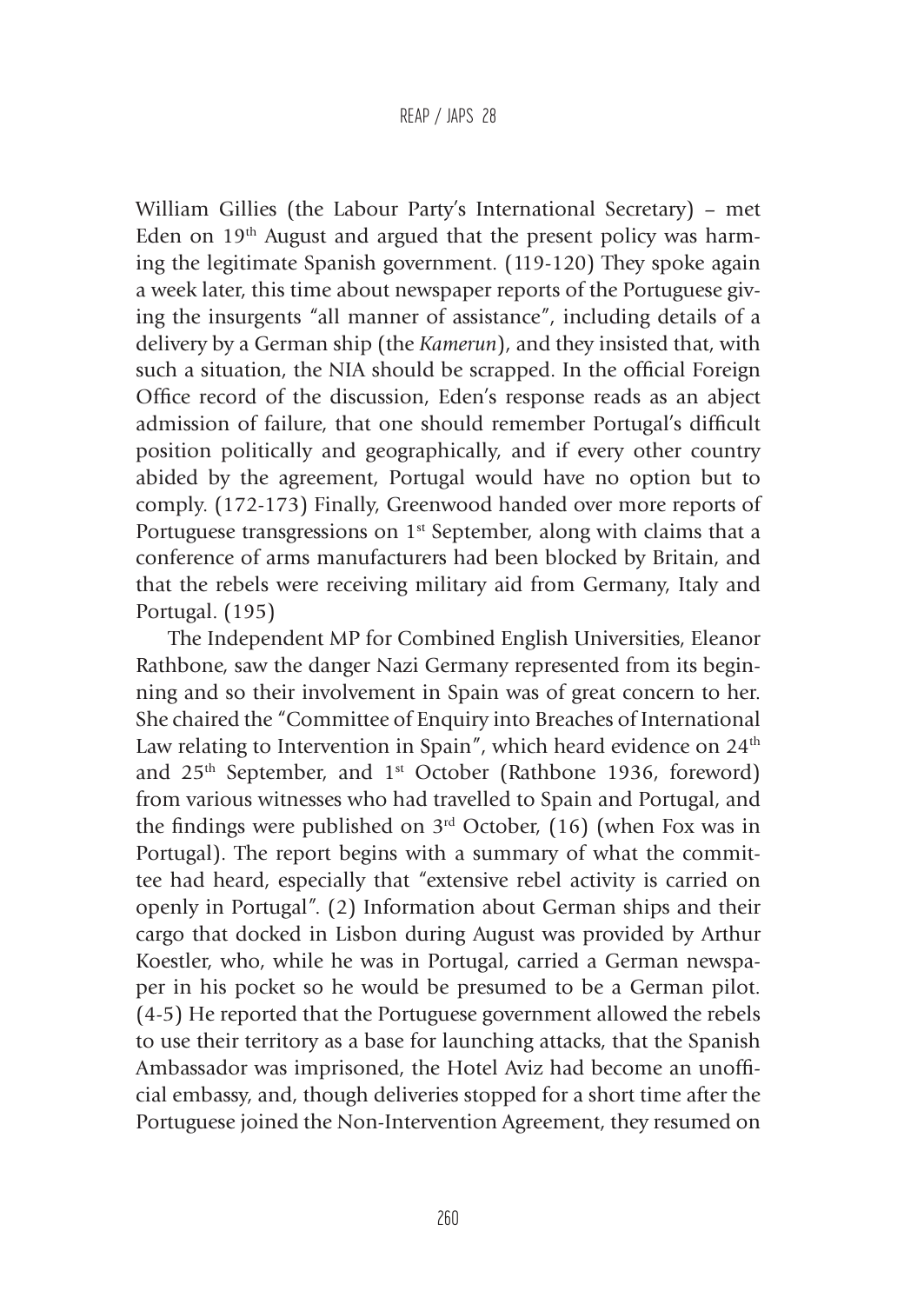September 29<sup>th</sup>.(8) Other witnesses included two viscounts, two MPs, journalist Claud Cockburn, William E. Dodd (son of the American Ambassador to Germany), Karl Otten (a German author), a German refugee, and a retired British officer and "life-long Conservative". (10-11) They produced a wealth of evidence – photographs, documents found on dead German and Italian airmen, aircraft identity numbers, an Italian parachute and an incendiary bomb. (10) They also provided a list of examples of how the Portuguese were bolstering the rebels' campaign: in August five lorries carried ammunition from Evora (in Portugal) to Spain; a Portuguese ship, the *Santa Irene*, transported military equipment to Ceuta (in Morocco); a Spanish ship, the *Pedro D'Alemquer*, unloaded military equipment in Lisbon which was taken by lorry to Galicia; 300,000 *escudos* worth of military equipment went to Spain from "La Carcarena" [*sic*] (possibly Barcarena, about ten miles from Lisbon); and on  $7<sup>th</sup>$  September a lorry filled with explosives left Barcarena for Spain. (9)

These are only a selection of numerous instances of observations, reports and evidence presented to the committee, whose report, as it was published two days after the last witness statements, had an urgency the members must have hoped would affect their government's attitude and policies, but it made no difference. In a debate on November 30<sup>th</sup> in the House of Commons on the Spanish conflict, Anthony Eden was asked about Portugal's sympathies for and role in the insurgents' attempted coup. When Eleanor Rathbone asked him about "the known sympathies of the Portuguese government", Eden could not accept that "Portugal was especially guilty in this matter". Likewise, on the accusation that Portugal was a "conduit pipe" for military supplies to Spain, Eden claimed he had no such information and called it improbable. (*Hansards*, November 21, 1936)

A month earlier (29<sup>th</sup> October) Eden had spoken to the House of Commons about the Spanish Civil War, beginning his justification of the Non-Intervention Agreement with a chronology of events since July and responses to some criticisms of its effect. On Portugal, Eden said the British Ambassador had assured him there was "no first-hand evidence" of the Portuguese government contravening the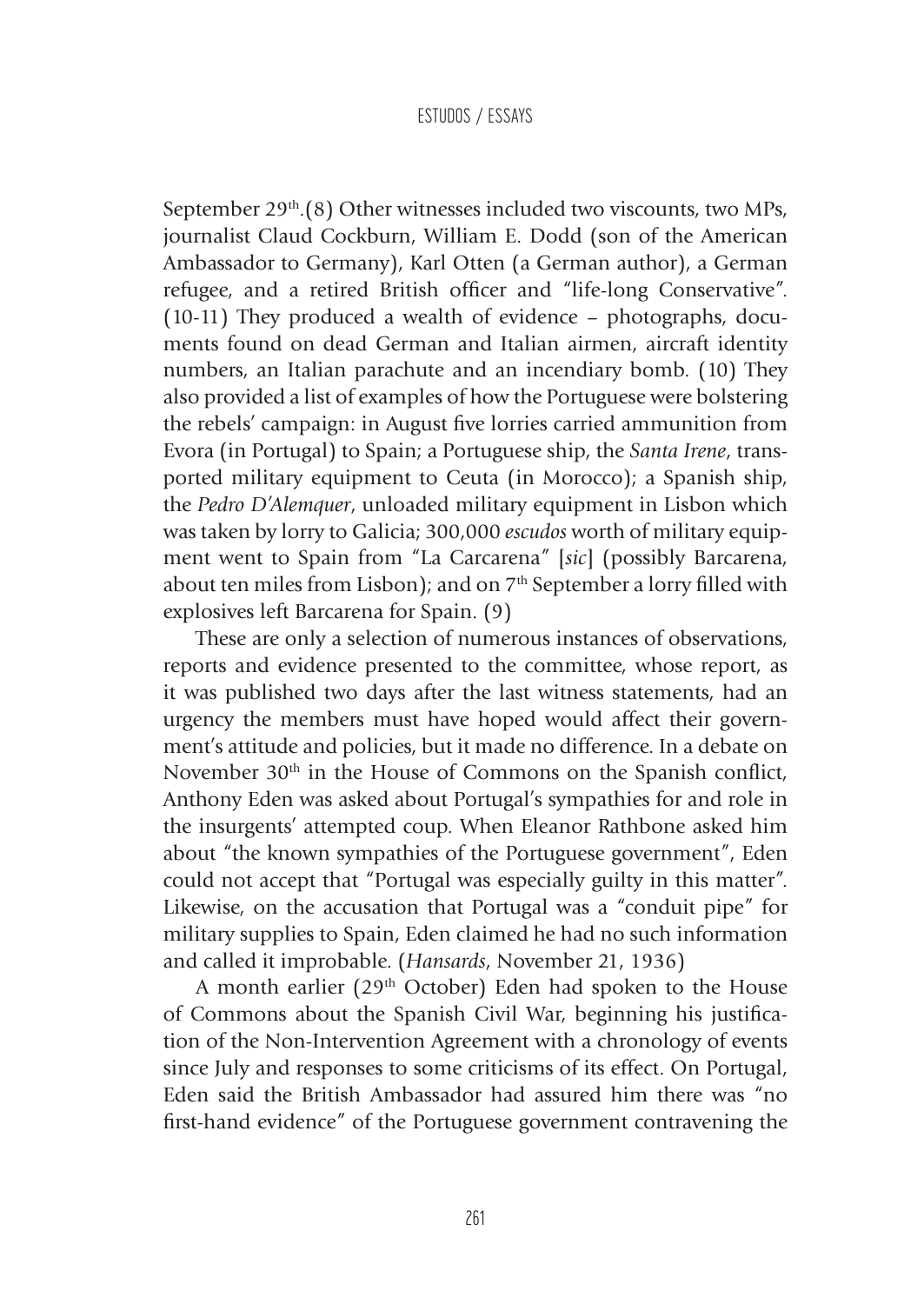#### REAP / JAPS 28

agreement and, anyway, Eden thought that it was very unlikely the insurgents would prefer to use Lisbon rather than those Spanish ports under their control. (*Hansards*, October 47, 1936) More generally, he claimed that, as soon as the Foreign Office had heard of accusations from the Spanish government, all British consular staff were told to investigate. However, as if to retreat from this boast, he followed it by asking his fellow MPs to bear in mind that, although there were a lot of British consular staff working in Spain, they were very busy people, especially with their responsibilities for resident British subjects. (45)

Arthur Greenwood's response marked a significant change in official Labour Party policy when he demanded an end to the Non-Intervention Agreement (naturally, some Labour members had been against it from the beginning). It was made the day after the Soviet government and the British TUC had also decided to oppose the NIA, and a few hours after Soviet tanks and personnel first entered the conflict in Spain. (Thomas 2003, 453-454)<sup>11</sup> Greenwood explained that as the policy of non-intervention had been seen to fail, "we should return to our policy of taking international law as our basis and restore to the Spanish people the rights of which they were unfairly robbed." (*Hansards*, October 59, 1936) His stance came from his understanding that "the revolt was not the spontaneous rising of a suppressed people", but was carefully planned and depended on foreign help to undermine a democratically elected government. (52)

Judging by the collated Foreign Office documents, in the first three months of the war, contrary to Eden's assertion of investigative rigour, only one request for information on foreign intervention was made to consular or other diplomatic officials. The response and the way the information was handled offer an insight into the pervasive attitude at the Foreign Office. Following an accusation made by the French Ambassador (on 23rd September) to Robert Vansittart in London, that the Italians had undertaken large-scale deliveries of military equipment to Palma, that 100 Italian personnel were now resident there,

<sup>11</sup> According to Tom Buchanan, key to the party's rejection of non-intervention were the speeches of two guests from Spain, Jiménez de Asúa and Isabel de Palencia, at their conference three weeks before. (*Labour* 2017, 69)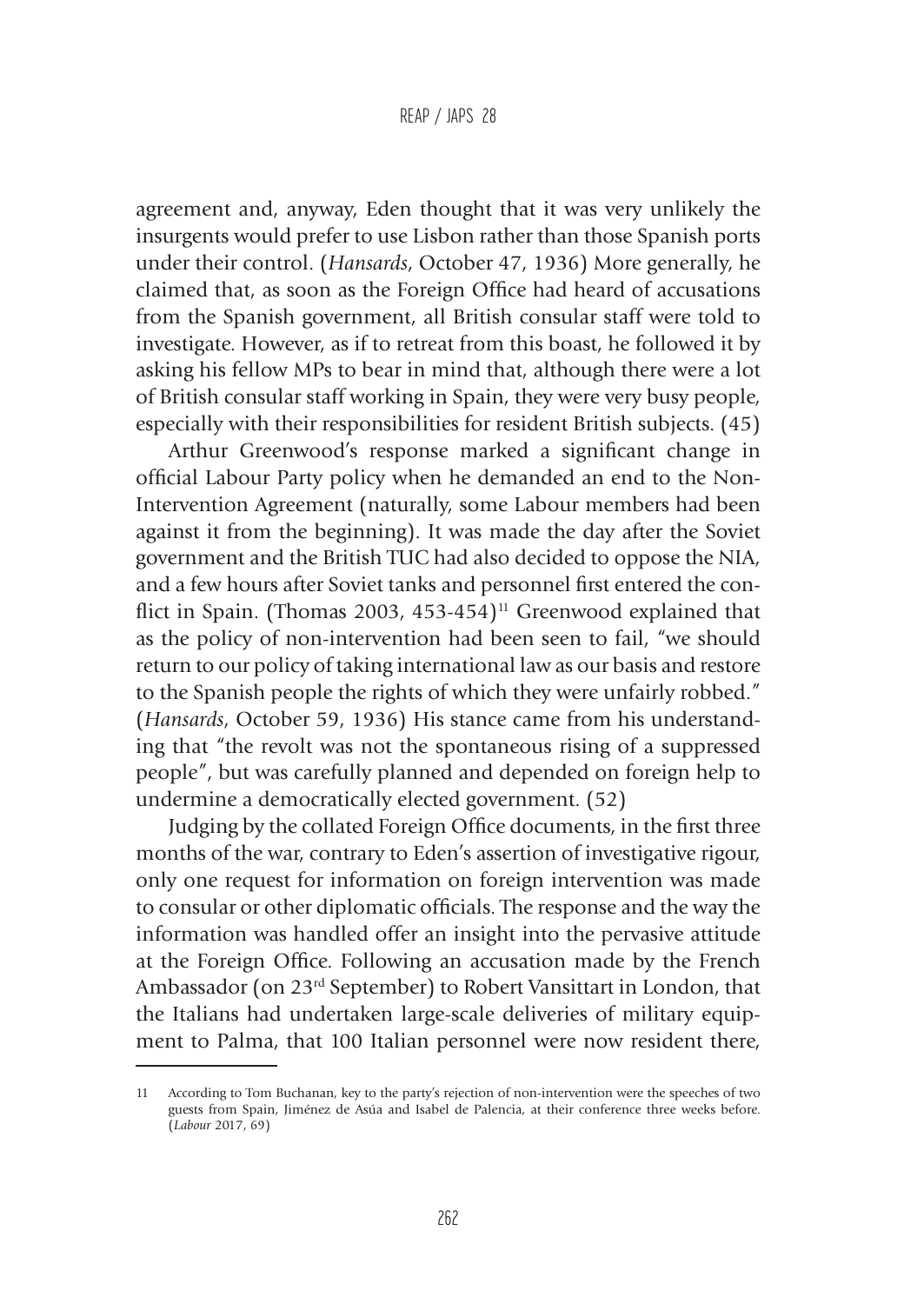and that many Spanish civilians dressed in Italian colours, on 3rd October the British Vice-Consul in Majorca, Lieutenant-Commander Hillgarth, was asked to provide information. (Medlicott 1979, 311- 312) The next day a "Captain D", on behalf of Hillgarth, sent a detailed report of Italian imports since August, which had begun with 10 aircraft, 30 officers, eight anti-aircraft guns, and he included the names of commanders. On 7<sup>th</sup> September three bombers, six other aircraft, rifles and ammunition were brought by ship together with 28 personnel. There followed details of three more deliveries in September and the observation that the Italians were openly welcomed as political and military allies. (364-365) Therefore, Italian intervention had been conspicuous for at least six weeks and was known about by British personnel stationed on the island, but nobody had reported it to the Foreign Office. Vansittart thought it best not to remind the French about their enquiry. (312)

Naturally, the Spanish government also made accusations, but for these complaints to be presented to the Non-Intervention Committee it had to be by the British and French governments. The decision not to invite a government that was at least as democratic and constitutionally valid as any other on the committee, and a lot more so than some and, of course, was the one being threatened by the coup under discussion, received almost no attention. According to the records, in the first six meetings of the NIC ( $9<sup>th</sup>$  September to  $9<sup>th</sup>$  October) nobody questioned Spain's absence (Medlicott 1979, 231, 274, 377- 95) and only once did someone at Westminster attempt to explain it in writing. In a memorandum written by a Mr. Roberts at the Foreign Office, he supposed that inviting the Spanish government to send a representative "would amount to discrimination against the insurgents who have no international status at all at present." (363) It was certainly necessary if the British and French wanted the German, Italian and Portuguese governments to be represented: the Italian Ambassador, Dino Grandi, told Vansittart that just by raising objections which had originated with their adversary meant that Britain was siding "with Soviet Russia and Communist Spain against Italy." (371)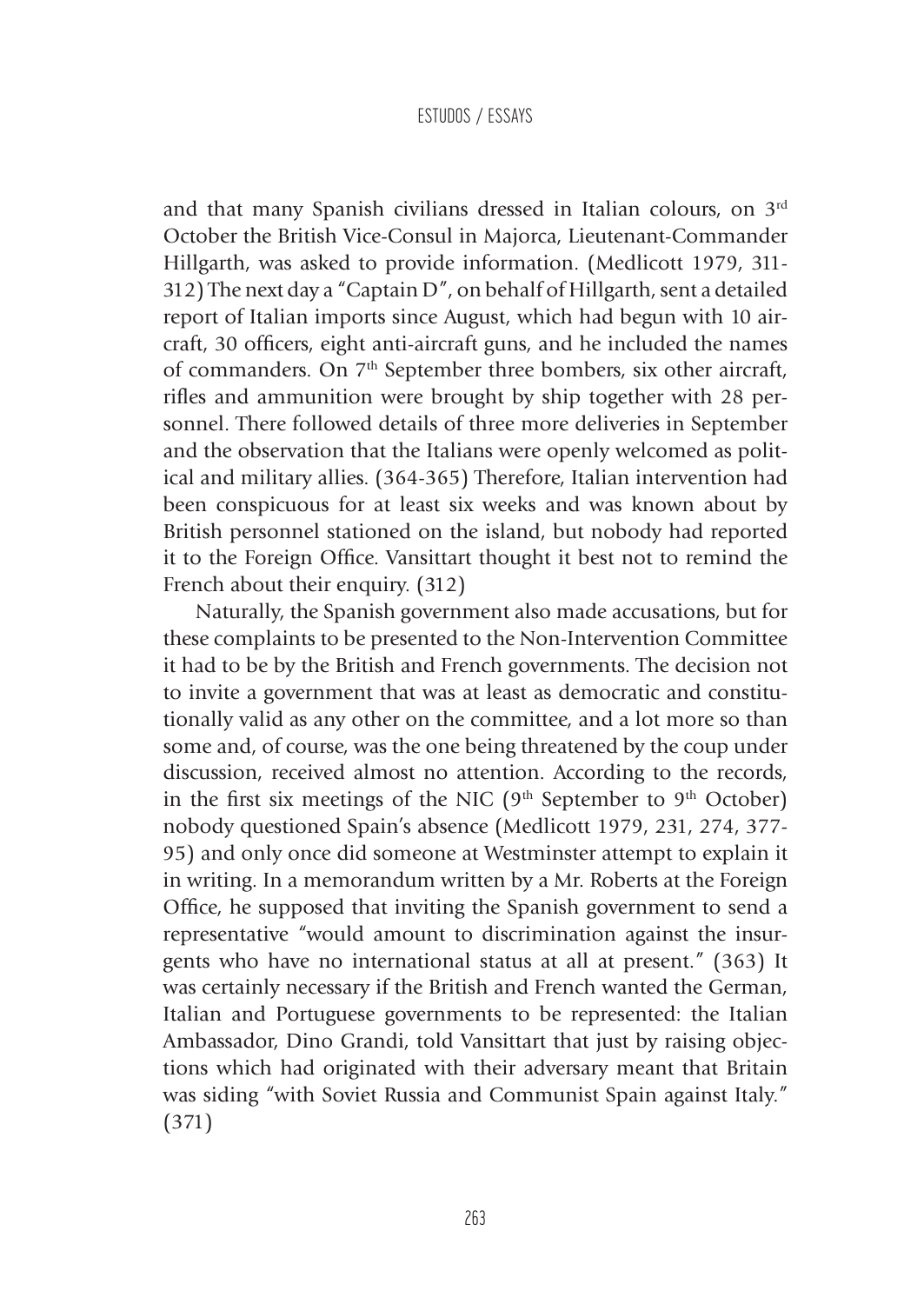Grandi need not have worried. The committee as formulated had very limited expectations: if it received an accusation, it would ask for an explanation from the accused and then try to "establish the facts". (276) Remedial action or punishment were not contemplated. Of course, establishing the facts depended on all parties being honest which, in other circumstances, various members of the Foreign Office and diplomatic corps thought a rash hope. Vansittart, in particular, had little confidence in German promises or ambitions, predicting their bellicose designs in 1933. (Rose  $2004^{12}$ )<sup>13</sup> He wrote to Eden that the Germans' method of negotiating – in the hope of being given a colony – showed that they could not be trusted, (Medlicott 1979, 303) and he told the French Prime-minister, Léon Blum, that their commitment to any understanding was no guarantee, because "Germans were not Englishmen". (356) In a statement with broader implications, he warned that "we had all learnt our lesson in regard to the signature of dictators". (270) Others were also concerned. A report by a Chiefs of Staff sub-committee (1<sup>st</sup> September) envisaged a threat to peace in Europe and the anticipated cause was Germany who, they thought, could quite possibly attack France with Italy's support, after which Belgium's sovereignty would not be secure. (196-203)

Therefore, it appears that the attitude in the Foreign Office was that with decisions and agreements involving the Fascist powers they considered important one had to be very wary, but this did not include the Non-Intervention Agreement. There were also double standards in their attitude to newspaper reports on Spain. As previously mentioned, Arthur Greenwood brought newspaper accounts of foreign involvement to Eden's attention, Eleanor Rathbone's committee heard testimony from journalists who had been to Portugal and Spain, and Foreign Office staff must have read most of the numerous articles published in British newspapers of the Left and Right, yet the

<sup>12</sup> http://www.oxforddnb.com/view/10.1093/ref:odnb/9780198614128.001.0001/ odnb-9780198614128-e-36630

<sup>13</sup> On 6<sup>th</sup> May 1933 he anticipated World War Two: "The present regime in Germany will (...) loose off another European war just as soon as it feels strong enough (…) we are considering very crude people, who have very few ideas in their noddles but brute force and militarism." (Rose 2004)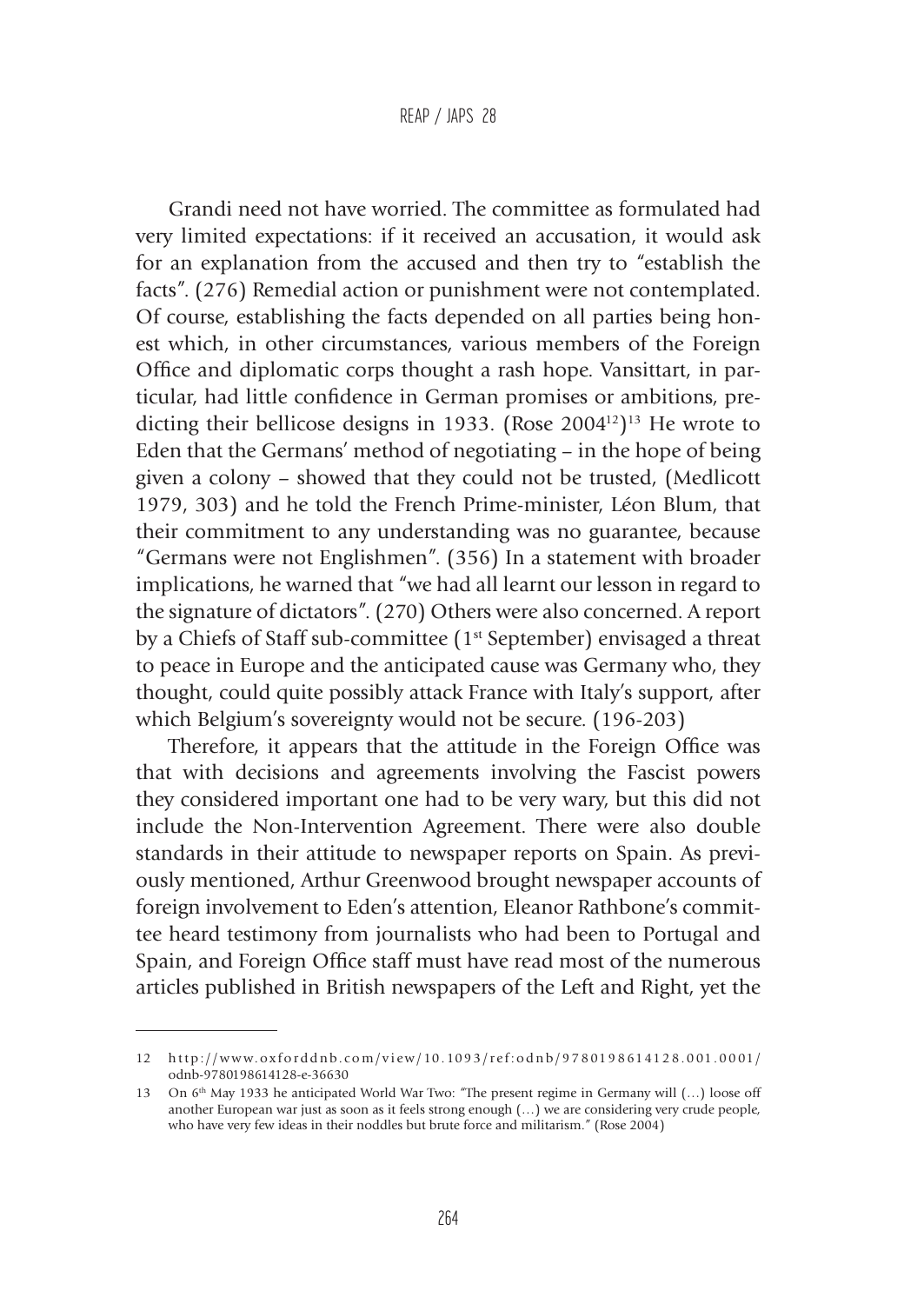press' findings had little or no influence on government policy or attitude. This is in marked contrast to the importance, at that time, of the contents of foreign newspapers – those of the resident country – for British diplomatic and Foreign Office staff as sources of information, and, by extension, as means to guide approach and policy, as they were a regular feature of their correspondence. The following serve as examples. In the second week of the war  $(26<sup>th</sup>$  July), and so before there was a Non-Intervention Agreement, the British Ambassador in Paris, Sir George Clerk, gave an account of the French right-wing newspapers' hostility to aid for the Spanish government, while he omitted any other views, (Medlicott 1979, 19-20) a stimulus for British tergiversation. When Eden met the Italian *Chargé d'Affaires* on July  $24<sup>th</sup>$  he hoped to include the Italians in the feeling of amity he had experienced from French and Belgium representatives, and noted that Signor Vitetti would try to ensure a favourable response in the Italian press. (18-19) Two months later (17<sup>th</sup> September), Vansittart asked the Italian Ambassador why these same newspapers were hostile to the British, and Grandi explained they had felt snubbed, for example because the King had not visited Italy in the summer. (272-273)

Soviet newspapers were also of interest and their reports were naturally often concerned with Fascist intervention. The conspicuous-sounding British Ambassador to the Soviet Union, Viscount Chilston, as early as  $28<sup>th</sup>$  July communicated press claims of military supplies from Italy and Germany and of their warships being in Spanish waters, together with a denial of an allegation made by Franco that the Soviets were aiding the Spanish government. (Medlicott 1979, 36) Tellingly, from an article a colleague of his relayed, it can be inferred that in certain respects journalists at *Pravda* knew more about certain ministry business in London than some Foreign Office staff. On 26th September the *Chargé d'Affaires* in Moscow, Mr. D. MacKillop, wrote that *Pravda* had reported that evidence of military aid going to Spanish rebels had been handed in to the Foreign Office by a group which included MPs. On the telegram are notes by someone unnamed at the Foreign Office, that this must have referred to Eleanor Rathbone's committee, but that this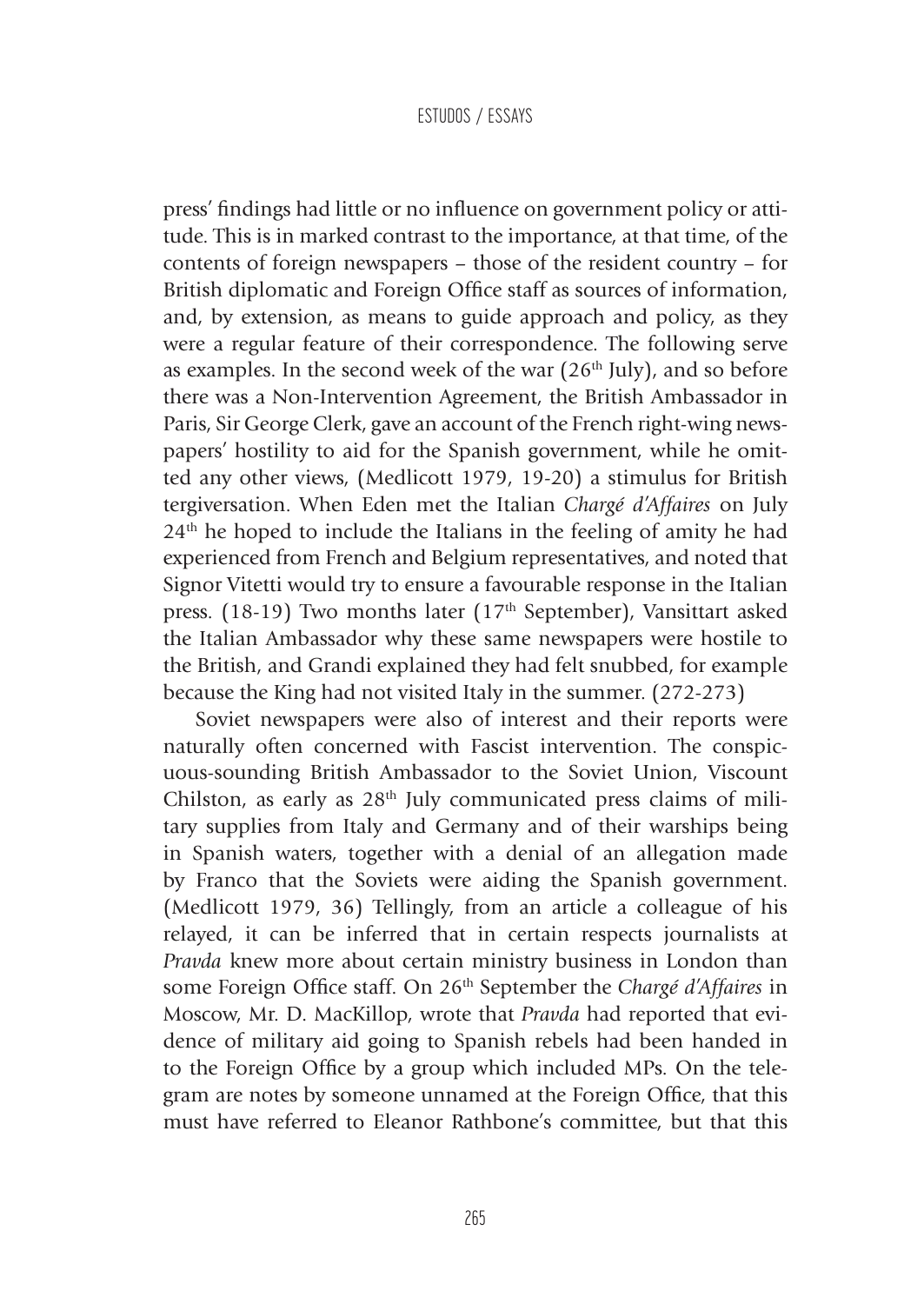committee had "never communicated with the F.O." (332) However, their committee had not finished its investigation by 26<sup>th</sup> September (it ended on 1st October, as mentioned above). *Pravda* was obviously referring to the four visits by Arthur Greenwood and others, and the fact that the Foreign Office official did not know about them implies their information about non-intervention violation was not thought important enough to be made known at the department.

However, when those supporting the Spanish government were thought to be violating recognised codes of behaviour, British diplomatic staff were assiduous in their investigations and eager to communicate their discoveries. George Ogilvie-Forbes, Britain's *Chargé d'Affaires* in Madrid, sent a communication in two parts four weeks into the conflict  $(16<sup>th</sup>$  August), lamenting the lawless state of the south of the city, and blaming the Communists, Anarchists and extreme Socialists for vigilante justice and 7,000 murders (he did not explain how he arrived at this figure). (Medlicott 1979, 106-107) A month later ( $21<sup>st</sup>$  August) the Consul-General in Barcelona, Norman King, reported that the city and surrounding area were witness to "atrocities", with most victims murdered by "the Government militia or agents of the anarcho-syndicalists", he presumed because the victims were not of the extreme Left, and for this he believed the government shared the blame. (144) In his desire to understand the situation, King visited the morgue to examine the corpses, and his communication describes their disfigurement. (145-146)

However, the British Embassy staff in Lisbon were blind to or had no interest in violations occurring under their noses. As a reminder, Ralph Fox, several journalists and others who gave evidence to Rathbone's committee, made their discoveries despite only being in Lisbon for a few days and, in some cases, not knowing the city or being able to speak Portuguese, a measure of how obvious the transportation of weapons to Spain was. However, British diplomatic staff instead trusted Portuguese government officials to provide information. On 7<sup>th</sup> August the *Chargé d'Affaires* to Lisbon, Mr. C. E. S. Dodd, transmitted the Portuguese government's claim that Soviet ships had been unloading military supplies in Barcelona and their bombs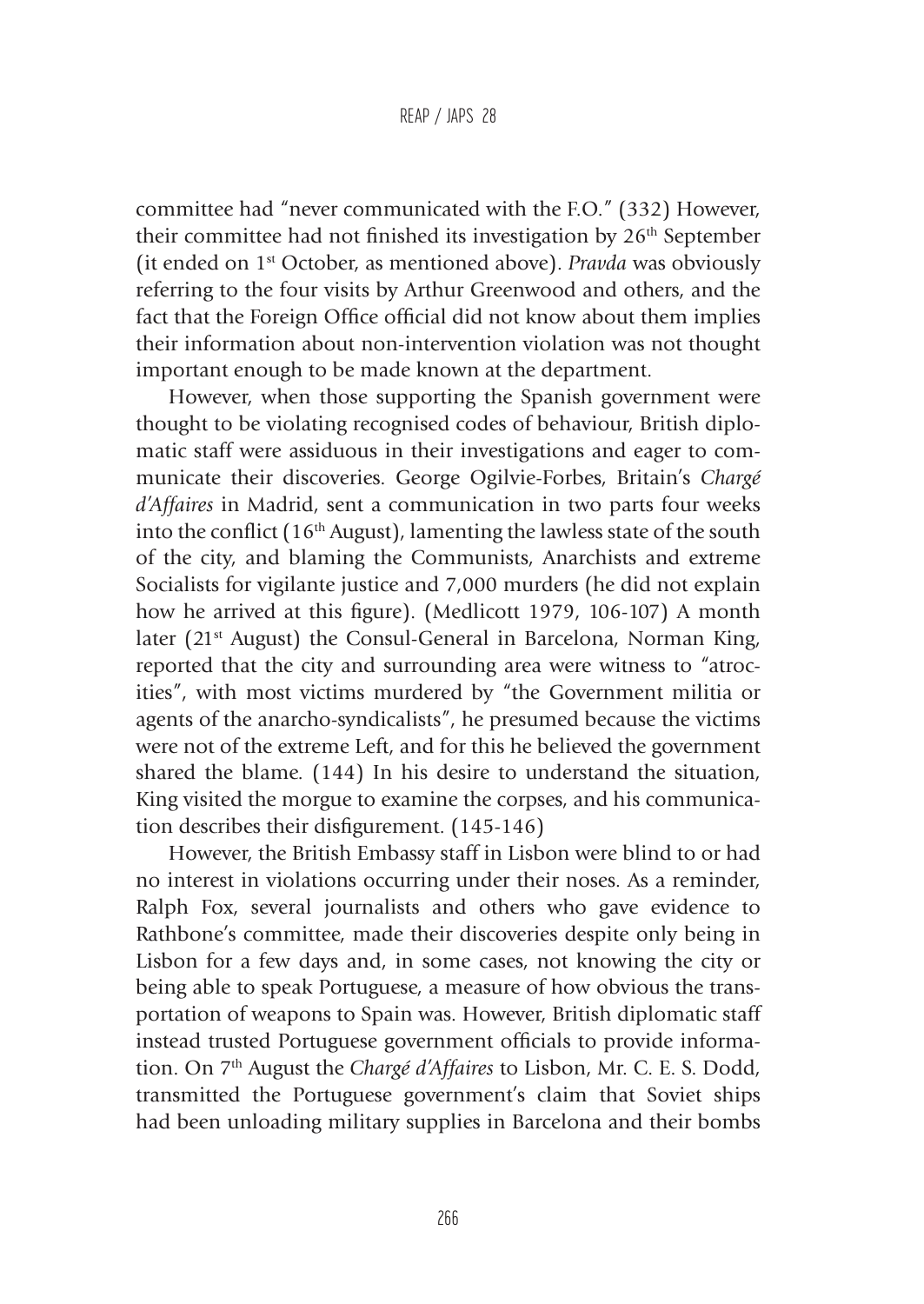had been used against "the Spanish army" (i.e. the insurgents), but he made no mention of a similar cargo to Lisbon, (68-69) nor in a message he sent a week later. (96) The Ambassador, Sir Charles Wingfield, returned from leave on  $19<sup>th</sup>$  August (117) and four weeks later wrote that he saw "no reason for thinking that breaches of agreement are taking place here". (269) It was not until  $21<sup>st</sup>$  October that Wingfield acknowledged that the import and delivery to Spain of supplies to the rebels from Portugal may have taken place, but claimed that since signing the NIA only non-prohibited materials, such as petrol, had been transported. (446-447)

Portugal had been persuaded to attend the Non-Intervention Committee on 24<sup>th</sup> September. (Thomas 2003, 427) In his reports before that date Wingfield said he knew of no transgressions, but afterwards admitted to the possibility pre-NIA violations may have occurred. In delaying its entrance into the agreement, Portugal had made a number of prior conditions. The most revealing of these – that they would abide by the agreement only as long as Germany, Italy, Britain, France and Russia did, and funding or the recruitment of volunteers overseas would release Portugal from any obligations (Medlicott 1979, 143) – described what was taking place, which the Portuguese government knew. Therefore, they were openly absolving themselves from complying in any way with the NIA It was tantamount to an admission of intervention.

The weeks that it had taken to convince Portugal had been used by Wingfield's hosts to play up the prospect of a Communist threat. While their Ambassador in London was promoting non-intervention, or at least their signing the accord, the Portuguese Foreign Minister, Armindo Monteiro, spoke about Portugal's precarious position, a theme he knew would be conveyed to London. Monteiro told Dodd in August that Spanish Prime Minister Azaña planned to attack Portugal if victorious. (Medlicott 1979, 69) Two weeks later he told Wingfield that, in order to safeguard "public order, protection of life and liberty of Portuguese citizens", his government demanded the right to defend the country against "any subversive regime established in Spain if necessary for the defence of Western civilisation".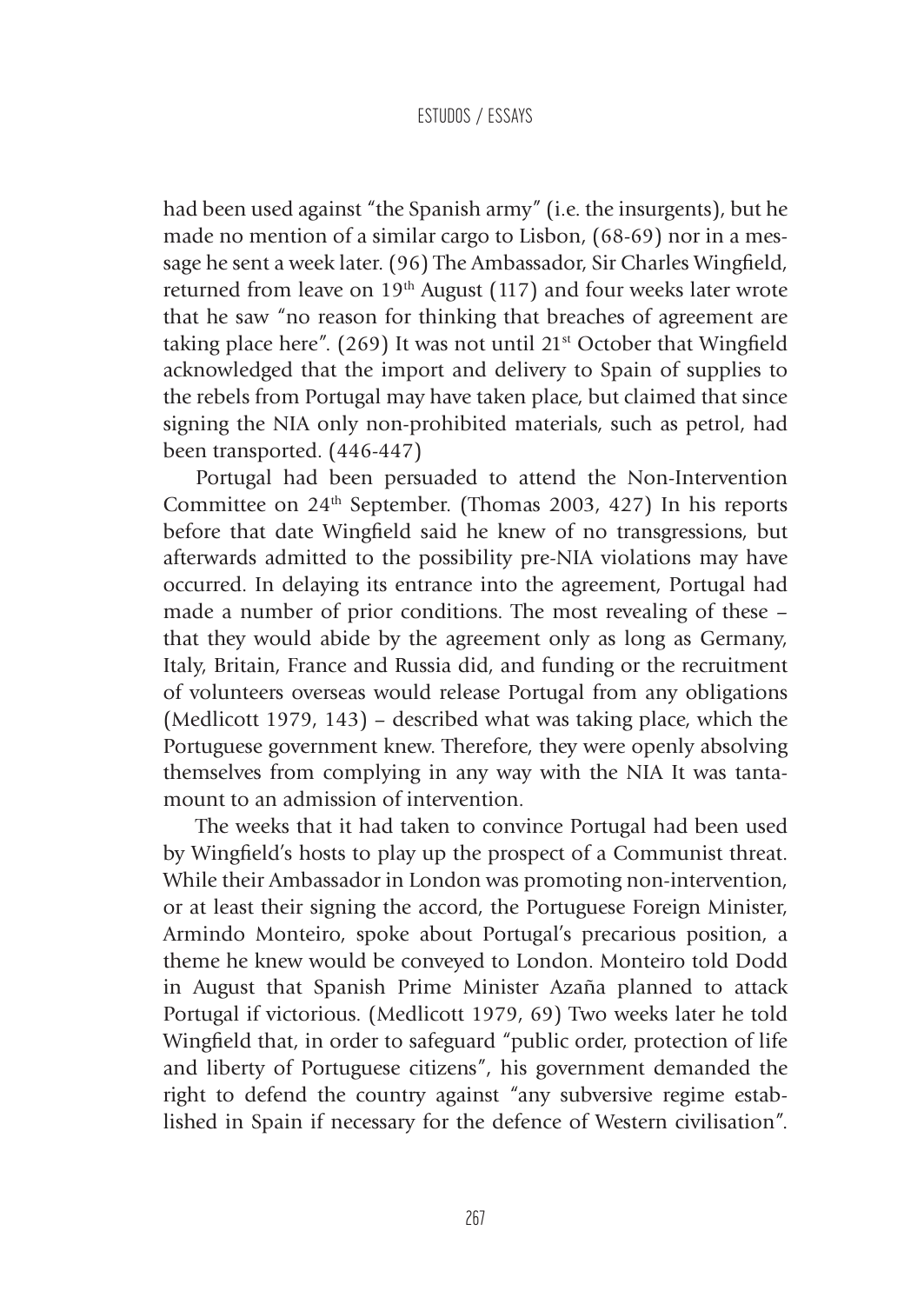(143) In September Monteiro told the British Consul in Geneva about fears of a Soviet Iberian Republic if the Spanish Left won, a concern with which the Consul was sympathetic. (297)

The idea of a Communist Iberia probably originated with the Portuguese Commerce Minister, in letters he wrote to Salazar in July to generate support for the Spanish Nationalists, (Meneses 2009, 193) not in Madrid or Moscow, but, however spurious, it seems to have helped bring British officials closer to the Portuguese government's way of thinking. As well as the Consul, Wingfield, when explaining  $(17<sup>th</sup> September)$  his opposition to an arms embargo of Portugal, worried that it "would cause deep resentment here whilst encouraging those who would like to overthrow the Government." (Medlicott 1979, 268-269) Later, in the House of Commons, Eden, who had objected to Arthur Greenwood's protests in August by citing the country's vulnerable political and geographical position, (173) asked for understanding of the Portuguese as "the smallest of these Governments and the one singled out by Soviet Russia" at the Non-Intervention Committee. (*Hansards*, October 47, 1936)

Further insight into Wingfield's attitude to his job and his political outlook is possible through the only available archive of his writing, letters he wrote to his close friend and colleague in the diplomatic corps, Sir Horace Rumbold. One can infer from them that Wingfield was a man who would have been content to see Salazar's government continue unthreatened. There is an indication of Wingfield's views in a letter from 1940, which therefore came after his experience of the Portuguese regime, failed appeasement, the Spanish Civil War, and the Fascist invasion of several European countries. He was worried for the survival of democracy, not from an emboldened far-Right, but because it was espoused by British Socialists. He believed that they were anti-democratic and that their ideology contained tenets of Victorian Liberalism merely as a way to conceal their increasing authoritarianism. (Wingfield 1940) While there are no letters from his time as Ambassador in Lisbon, one he wrote just before his posting to Portugal is very revealing of his priorities. His central concern was with recent and prospective games of golf, which accounts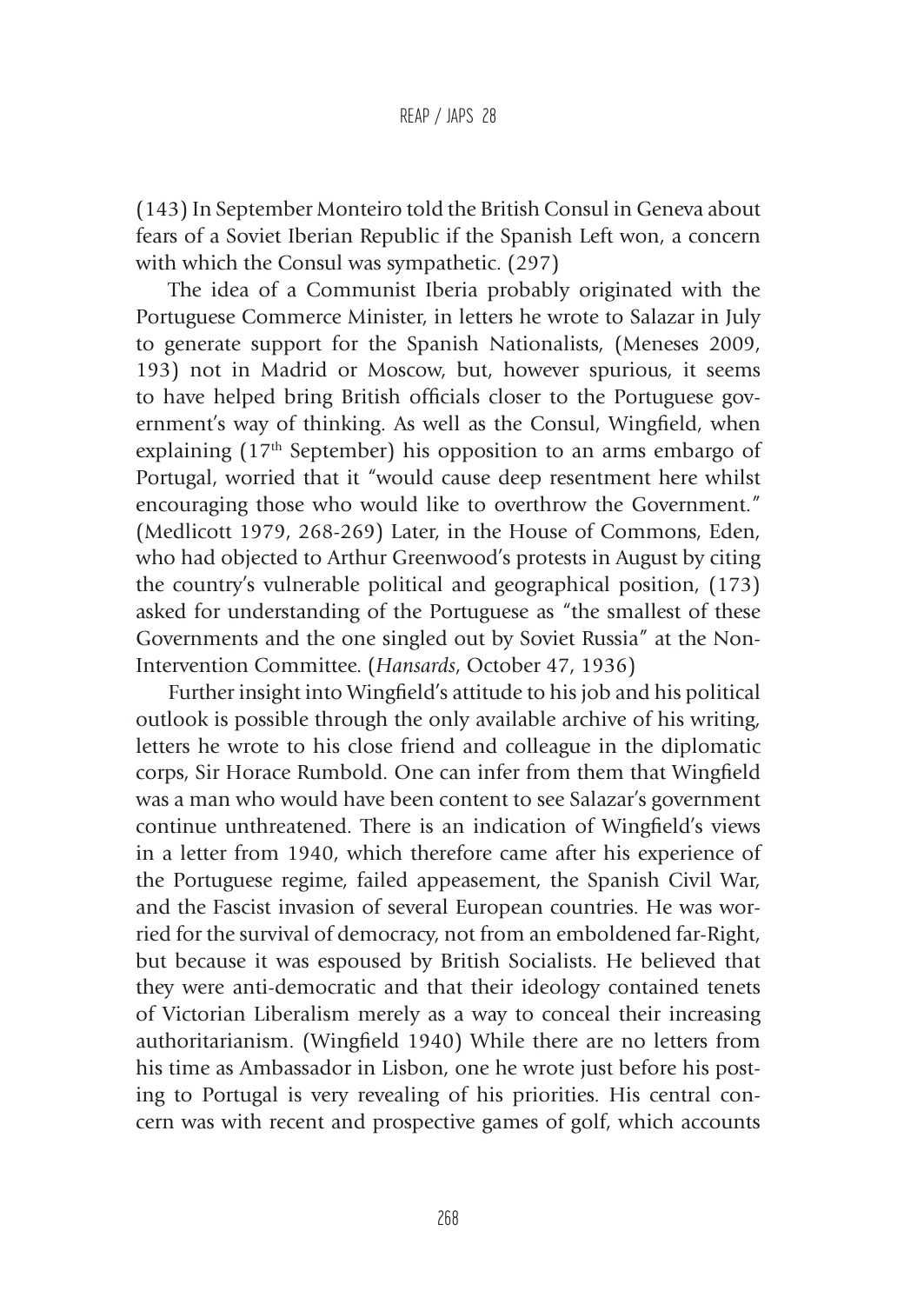for one-third of the text. It is also the reason for the only reference to Portugal: he invited Rumbold to the then fashionable resort of Estoril to experience the new golf-links in pleasant winter weather. (Wingfield 1935) His reluctance to do anything that might have affected the *status quo* was made plain when he asserted his belief that in their career the greatest possible achievement was avoiding trouble. (Wingfield 1934) This complaisant approach was noticed across the border. Because of the close nature of Anglo-Portuguese relations and the ease with which military equipment went to and from Lisbon, the Spanish insurgents felt they were receiving preferential treatment from the British. (Preston 2017, 6)

The effectiveness of the Foreign Office was not only hamstrung by indolent and partial diplomatic staff. Letters written by Winston Churchill during the summer of 1936, when he was a Conservative MP, portray the governing party as largely against Spain's government forces and favourable toward Germany. He wrote a warning to André Corbin, the French Ambassador to Britain, against France giving military help to the Spanish Republicans because most of the Conservative Party supported the Spanish insurgents, and if the French government sent aid to the Republicans, it would only serve to draw Britain closer to Germany and Italy and make France more isolated (31<sup>st</sup> July). In reply to a letter from Major-General Sir Hugh Tudor, Churchill signalled a Conservative preference for Fascism against Communism. Tudor advocated Britain joining a Franco-German alliance so that Germany could defeat Russia, because Bolshevism represented the most ominous threat to international peace  $(4<sup>th</sup>$  August). Churchill responded that such views were shared by a large and increasing number of his party colleagues  $(16<sup>th</sup>$ August). In the same month, Conservative good-will was communicated to the Italian *Chargé D'Affaires* in London, Leonardo Vitetti, when MPs, other members of the party and right-wing representatives of the press told Vitetti of their fears of the Left winning in Spain and the more general Communist threat for Europe. It was of great encouragement to the Fascists. (Preston 2017, 5-6)

In contrast to his homogenous depiction of most party colleagues as pro-Fascist and anti-Communist, Churchill's position looks to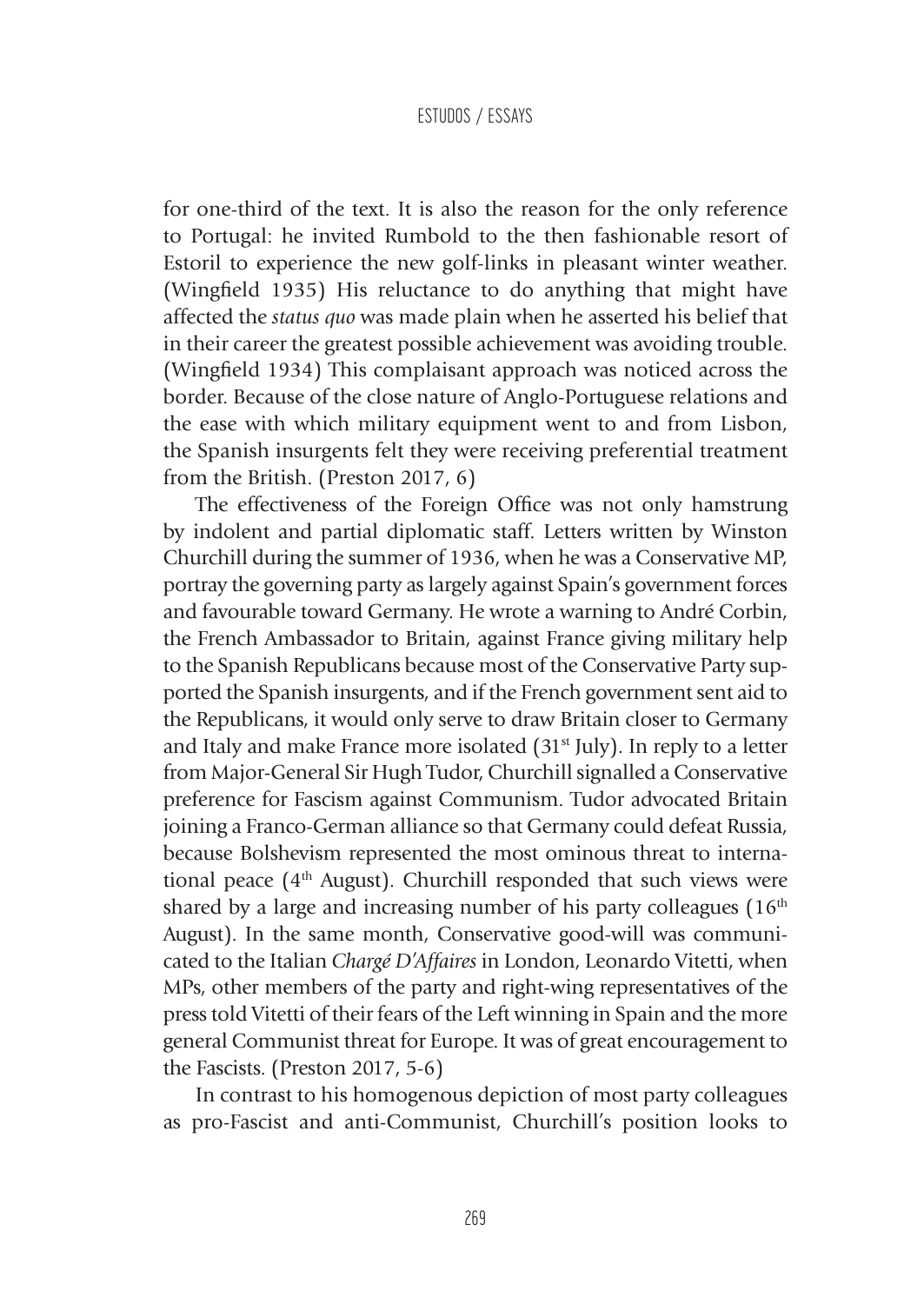have been more reader-determined, adapting the views expressed to reassure the correspondent. When writing to Corbin he lamented that his fellow Conservatives had given credence to German scare-mongering about Communism (31<sup>st</sup> July), but two weeks later told Tudor that the Major-General's proposal of an alliance with Germany in order to defeat Russia looked increasingly unavoidable (16th August). Churchill had offered support to Eden a week before, repeating the danger he saw if the French became involved, and he encouraged the Foreign Secretary to continue with Non-Intervention, because France siding with the Spanish government would increase support for the Germans. Intriguingly, although he was neither a member of the Foreign Office nor the cabinet, in the same letter Churchill wrote that he made his recommendation despite German and Italian military assistance and Russian financial aid, as if they were common knowledge (7<sup>th</sup> August).

While he was in Lisbon Ralph Fox saw a statue, a monument to the novelist, Eça de Queiroz, which, in the ekphrasis in *Portugal Now*, shows Eça "flinging a marble veil over the privy parts of a plump and naked young lady", with a quotation (in translation) from the author underneath: "over the hard and naked truth he flung a delicate veil of fantasy".14 The statue is *A Verdade* (The Truth), sculpted by António Teixeira Lopes in 1903. (Pinto 1904, 7-8) Fox calls it "a perfect symbol of modern Portugal", (1937, 21) but, if he means it is a prudish effort to cover what we all know is there, then the way he sees it is a version approved by Salazar and is not the statue: the art-work's inanimate nature shows the man forever on the verge of covering the topless woman (she is not actually naked) but failing to do so, leaving her exposed for the existence of the statue. What is presumed to be a successful attempt to cover the woman's torso in fact represents public nudity. It is analogous to how the British government hoped the NIA would somehow prevent or obscure the obvious and unstinting

<sup>14</sup> The subtitle of Eça's novel *A Reliquía* (a satire on religion and Portuguese life in which a young man journeys to the Holy Land, but loses his aunt's inheritance because he will not claim a prostitute's shirt to be Mary Magdalen's) is "sobre a nudez forte da verdade, o manto diáphono de phantasia" ("over the strong nakedness of truth, the diaphanous veil of fantasy"). (Queiroz 1887)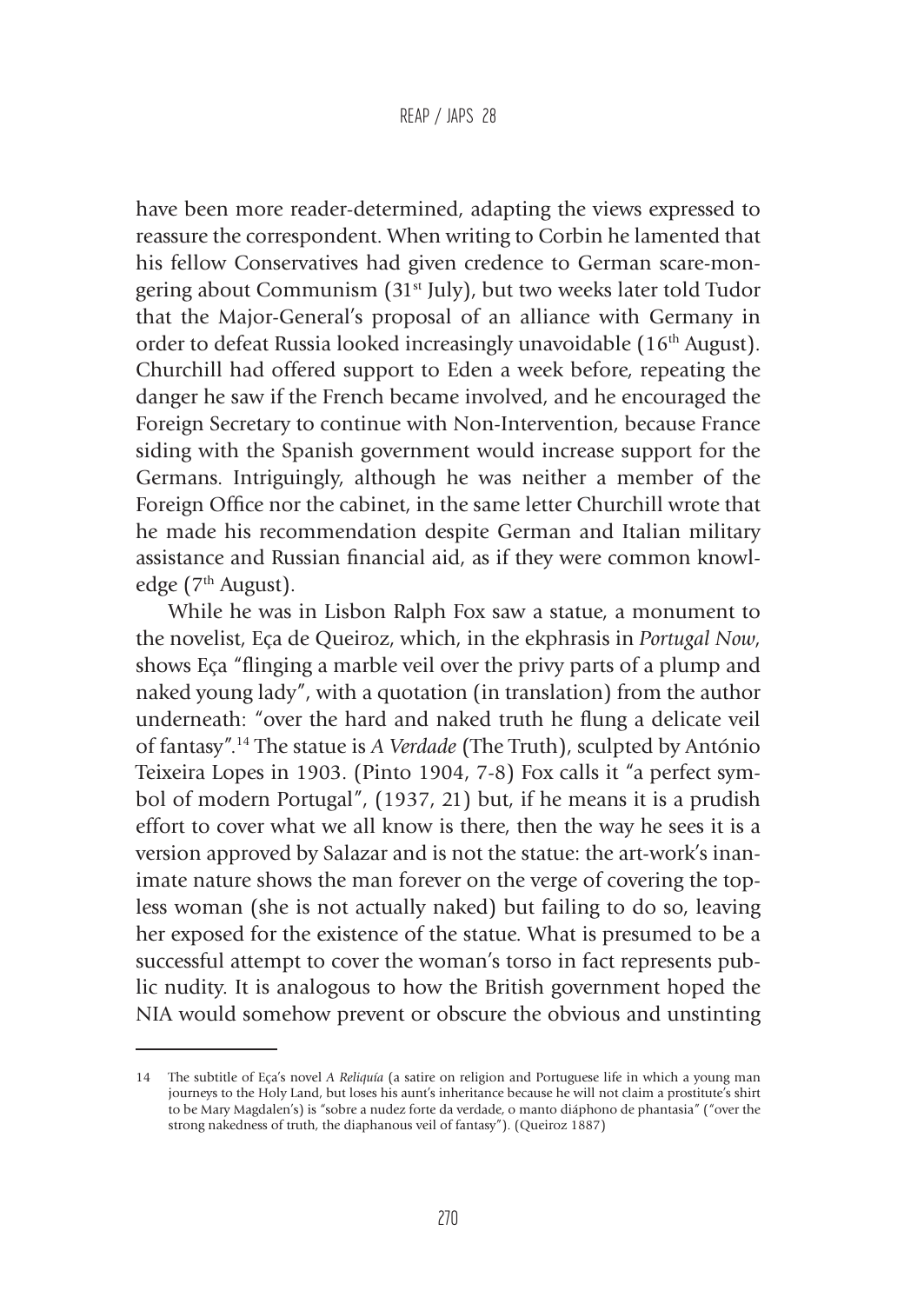transport of planes, weapons and ammunition by Portugal, Germany and Italy.

Ralph Fox's attempt to undermine the Portuguese role in the Spanish Civil War, by detailing the facts of their assistance to the rebels, was as doomed an enterprise as the Non-Intervention Agreement. The nature of the governing British Conservatives at the time meant that for them a fear of Communism and the Soviet Union loomed over all international issues, and Eden's party, without the agreement, would have been more likely to favour helping those trying to depose the elected Spanish government. They could not because it was a government a large majority of the British people supported. As many in the diplomatic corps, such as Wingfield, shared this Conservative fear of the Left, blatant military transgressions could continue, officially unseen and unreported, as if the Fascist powers were blameless, and even to be encouraged.

## Works Cited

- Blaazer, David. *The Popular Front and the Progressive Tradition*. Cambridge: Cambridge UP, 2002
- Buchanan, Tom. *Britain and the Spanish Civil War*. Cambridge: Cambridge UP, 1997.
- ---. *The Spanish Civil War and the British Labour Movement*. Cambridge: Cambridge UP, 1991
- Churchill, Winston Spencer. "Correspondence". The Churchill Archive at Churchill College, Cambridge: WSC to French Ambassador Corbin, 31st July 1936, CHAR 2/256/77-78; WSC to Eden, 7<sup>th</sup> August 1936, CHAR 2/257/27; Major-General Sir Hugh Tudor to WSC, 4<sup>th</sup> August 1936, CHAR 2/257/5; and WSC to Major-General Sir Hugh Tudor, 16<sup>th</sup> August 1936, CHAR 2/257/47.
- Dutton, D.J. "Sir (Joseph) Austen Chamberlain." *The Oxford Dictionary of National Biography*, 2004. Available at http://www.oxforddnb.com/view/article/32351?docPos=1. Accessed on August 15<sup>th</sup> 2018.
- Ferro, António. *Salazar: Portugal and Her Leader*. Trans. H. Barros Gomes and John Gibbons. London: Faber and Faber, 1939.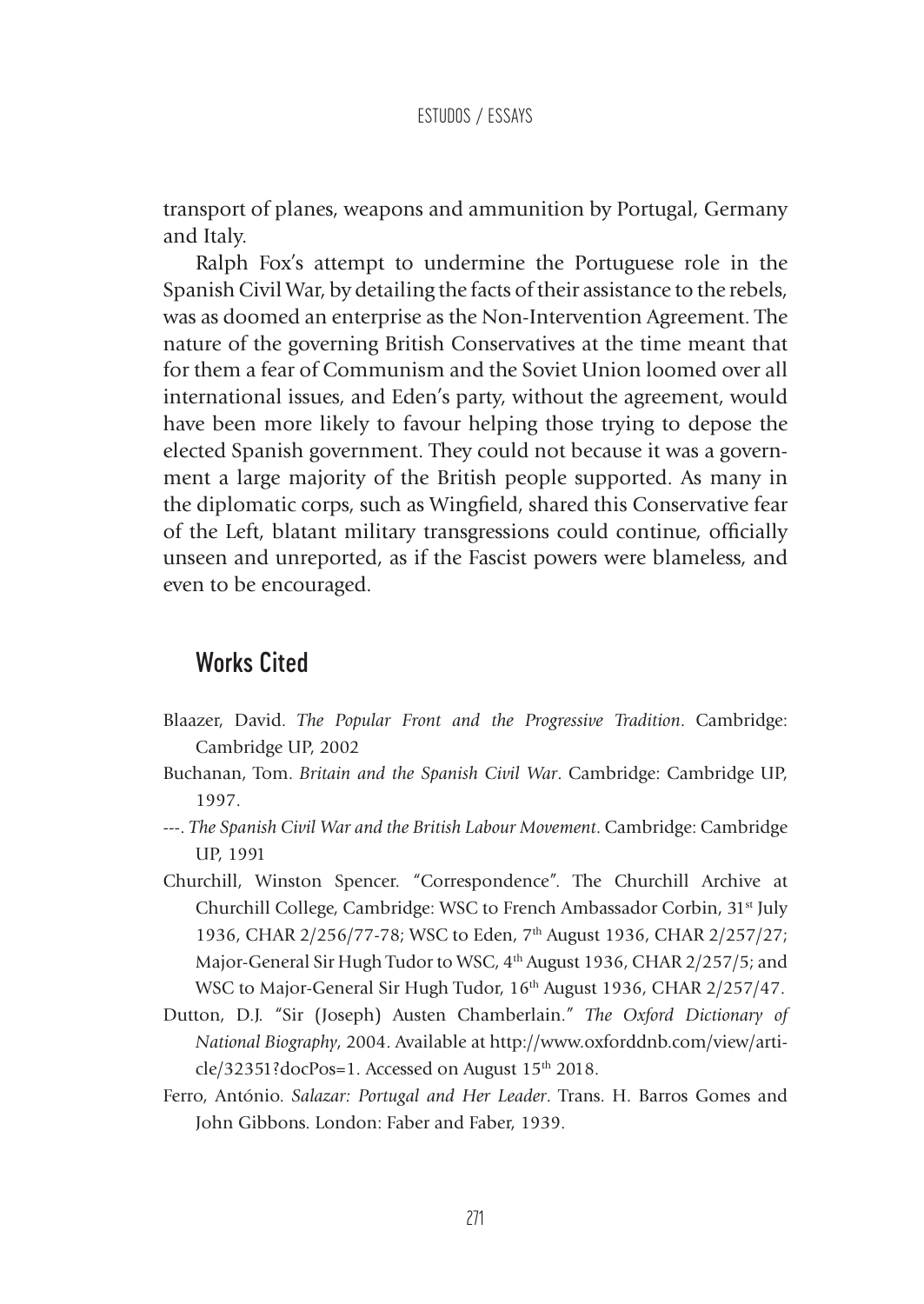- *Le Figaro*, 21st September 1936. *Bnf Gallica*. Available at http://gallica.bnf.fr/ ark:/12148/bpt6k409249p.item. Accessed on 3rd August 2018.
- Fox, Ralph. *Communism and a Changing Civilisation*. London: John Lane/The Bodley Head, 1935.
- ---. *France Faces the Future*. London: Lawrence and Wishart, 1936.
- ---. *Portugal Now.* London: Lawrence and Wishart, 1937.
- ---. "Security Papers." KV2/1377. Kew, UK: National Archives, 1933-37.
- Garman, Douglas Marvin. "Security Service File." KV2/2344. Kew, UK: National Archives, 1934-38.
- *Hansards*. Anthony Eden Speech to the House of Commons on Spain and Response by Arthur Greenwood MP. London: Hansards, 29<sup>th</sup> October 1936.
- *Hansards*. Answers by Anthony Eden to Questions on Spain and Portugal, the House of Commons. London: Hansards, 30<sup>th</sup> November 1936.
- Hobday, Charles. *Edgell Rickword: A Poet at War*. Manchester: Carcanet, 1989.
- Kitchen, Martin. *Europe between the Wars*. Harlow, UK: Pearson Education, 2006.
- Leitz, Christian. *Economic Relations between Nazi Germany and Franco's Spain: 1936-1945*. Oxford: Oxford UP, 1996.
- Liddell, I., J. Hinton and P. Thompson. *British Institute of Public Opinion (Gallup) Polls, 1938-1946*. British Institute of Public Opinion, 1996 [original data producer(s)]. British Institute of Public Opinion. Survey December 1938, available at http://doc.ukdataservice.ac.uk/doc/3331/mrdoc/ascii/3812. txt and January 1939 at http://doc.ukdataservice.ac.uk/doc/3331/mrdoc/ ascii/3901.txt. Accessed on 5<sup>th</sup> September 2018.
- Marx, Karl and Frederick Engels. *The Class Struggles in France, 1848-1850*. Chippendale, NSW, Australia: Resistance Books, 1850, 2003.
- Medlicott, William Norton and Douglas Dakin (eds.) *Documents on British Foreign Policy, 1919-1939*. Second series, Volume XVII: Western Pact Negotiations. Outbreak of Spanish Civil War, June 23, 1936-January 2, 1937. Oxford: Her Majesty's Stationery Office, 1979.
- Meneses, Filipe Ribeiro de. *Salazar: A Political Biography*. New York: Enigma Books, 2009.
- Palmer, Keith. "Gatwick and the Spanish Civil War." *Gatwick Aviation Society*. Available at http://www.gatwickaviationsociety.org.uk/spanishcivilwar.asp. Accessed on 23rd August 2018.